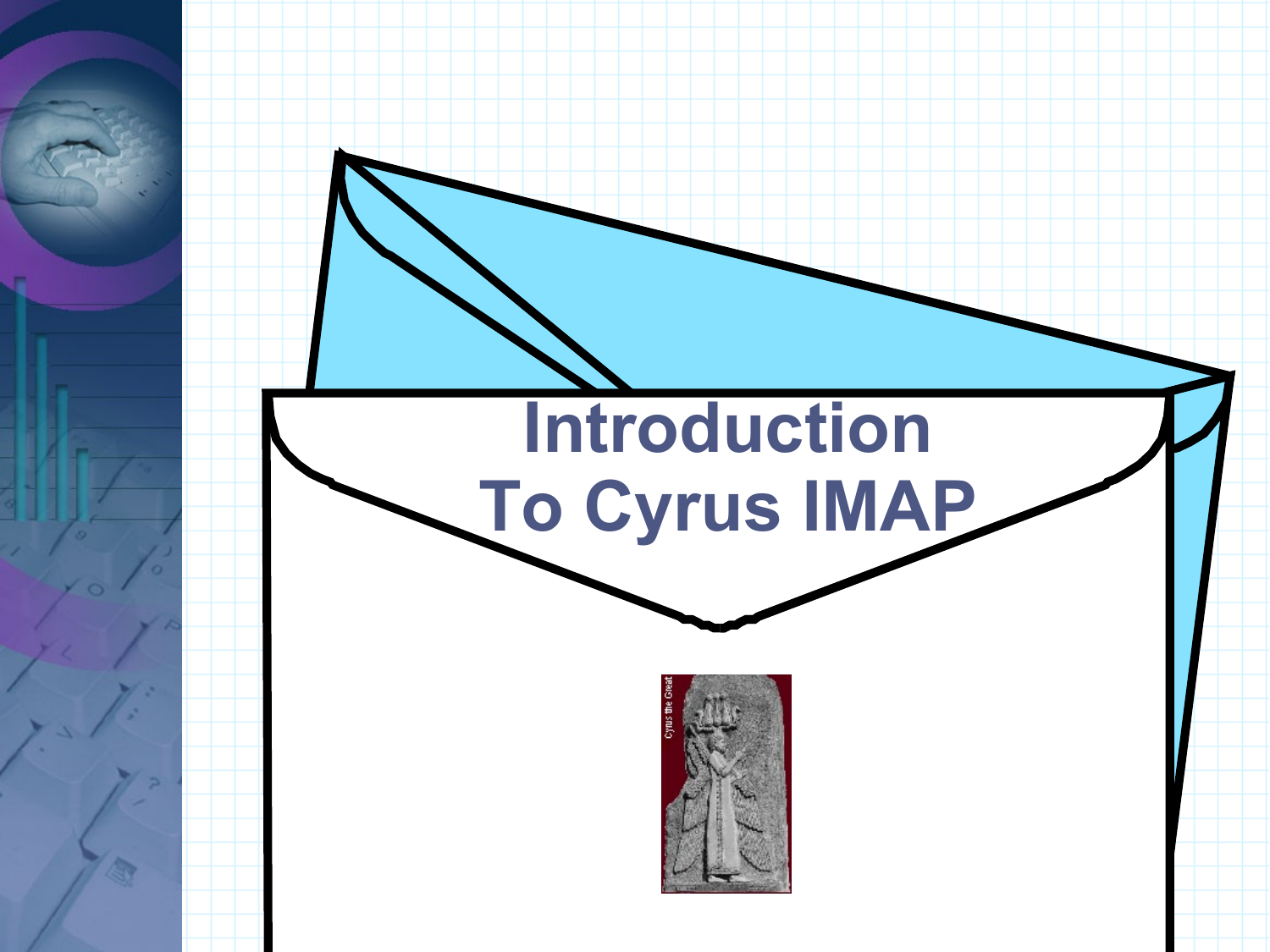# **Copyright**

© 2002 Adam Tauno Williams (awilliam@whitemice.org)

Permission is granted to copy, distribute and/or modify this document under the terms of the GNU Free Documentation License, Version 1.1 or any later version published by the Free Software Foundation with no Invariant Sections, no Front-Cover Texts, and no Back-Cover Texts. You may obtain a copy of the GNU Free Documentation License from the Free Software Foundation by visiting their Web site or by writing to: Free Software Foundation, Inc., 59 Temple Place - Suite 330, Boston, MA 02111-1307, USA.

If you find this document useful or further it's distribution we would appreciate you letting us know.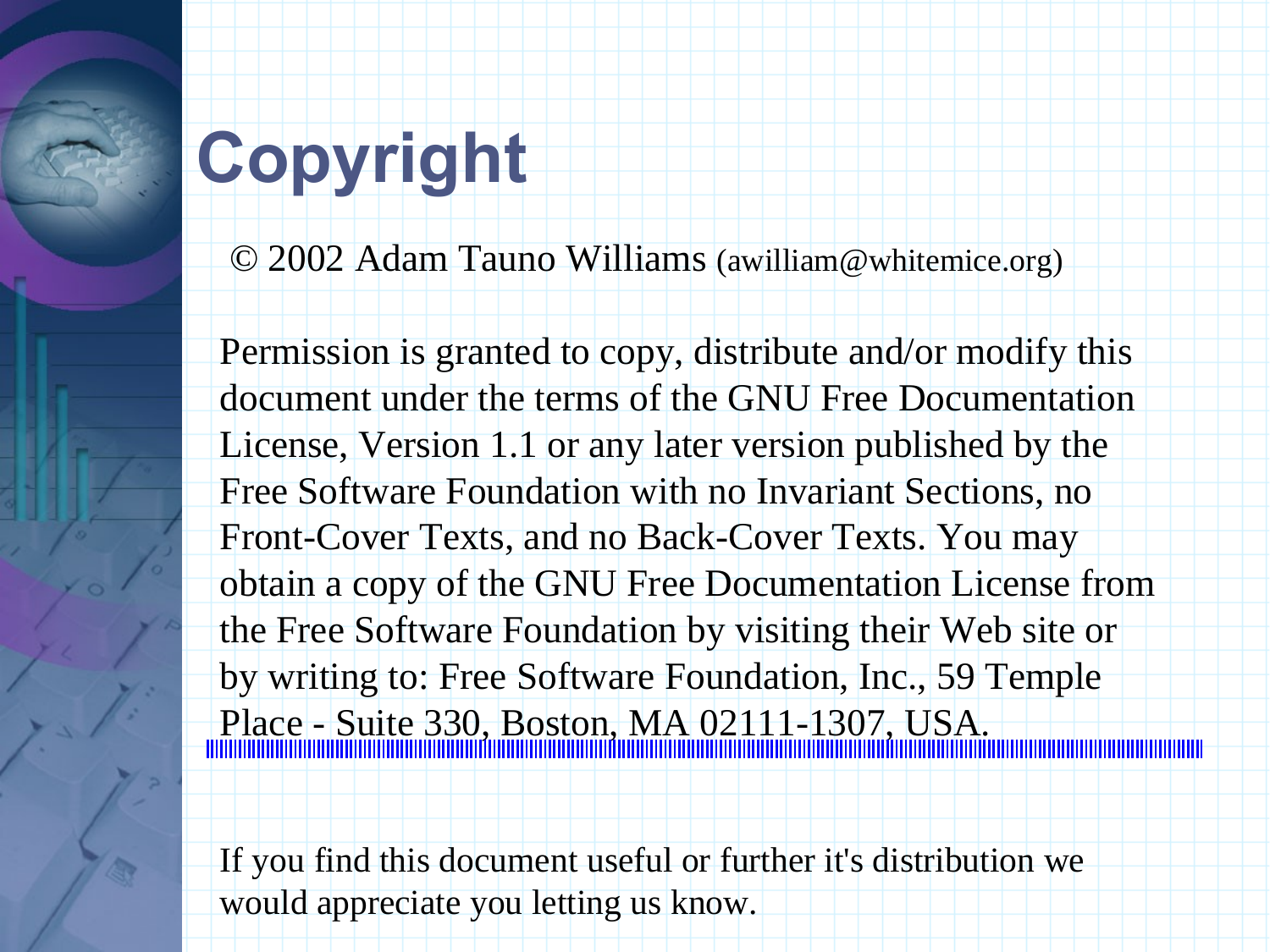# **Cyrus?**

Cyrus IMAP is named after Cyrus the Great (559 - 530 BC), founder of the Persian kingdom, and "King of the World".

Cyrus the great is remembered for his tolerance of the various minorities and generally benevolant leadership.



The tomb of Cyrus the Great.

Cyrus the Great also created the first modern postal system, whose motto was: "stopped by neither snow, rain, heat, or gloom of night".

The Pony Express service was based on the Persian model, and the subsequent United States Postal Service adopted the motto from the Persian postal system.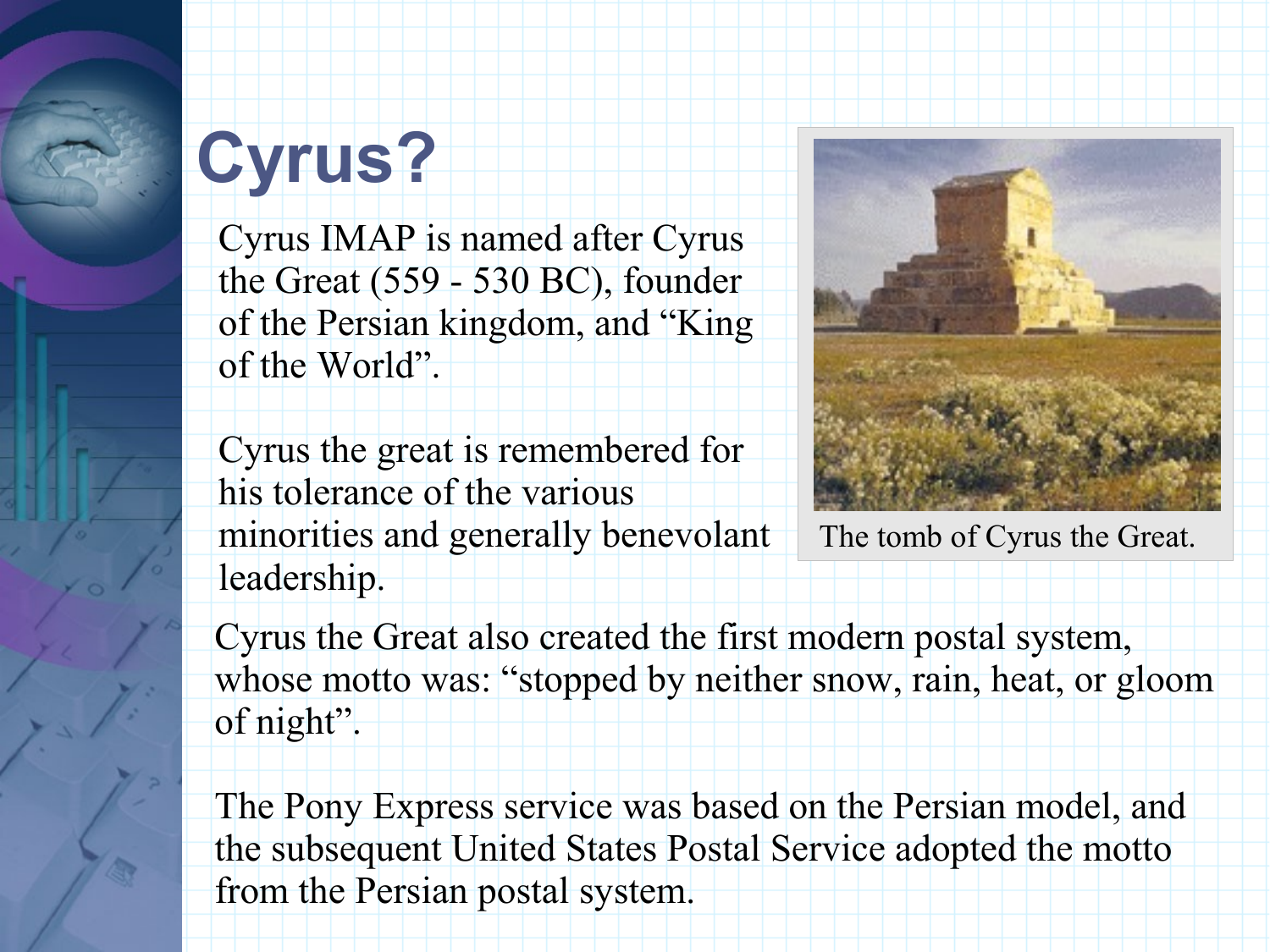# **Support**

**Supported Protocols** IMAP IMAPS POP3 POP3S KPOP LMTP

#### Server Features

- ●Multiple simultaneous operations on a single mailbox (concurrency)
- ●Per mailbox access control lists
- ●Storage quotas
- ●Private mailbox database
	- No /var/spool/mail
- No mail stored in user home directories ●Shared mail folders
- Any mail folder may be shared
- ●Bulletin board folders
- ●Server side e-mail filtering
- ●SSL and TLS
- ●Multiple load balanced mail partitions
- ●IMAP server aggregation
- ●Exporting UseNet groups as IMAP folders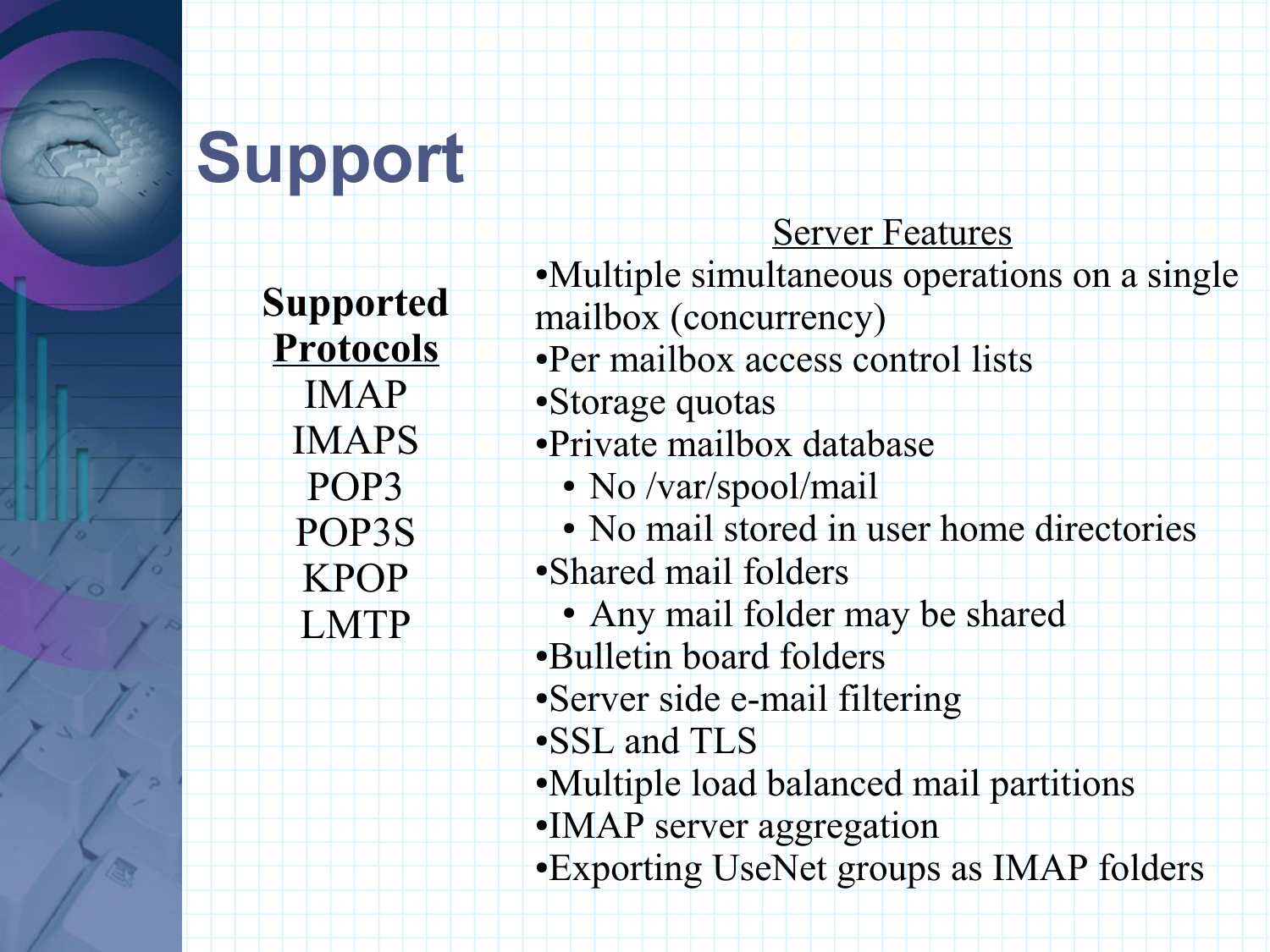## **Cyrus Users**

Roanoke College  $\sim$  2,700 users



North Carolina State University  $\rightarrow$  36,000 users

George Fox University  $\sim$ 3,000 users

 $NPG$  Cable  $\parallel$   $\parallel$   $\parallel$   $\parallel$   $\parallel$   $\sim$  15,000 mailboxes (>150,000 messages a day on a Dual PIII Dell Poweredge 6300 with ReHat 7.1, kernel 2.4.17, and 512Mb of RAM)

College of William and Mary  $\rightarrow$   $\rightarrow$  18,0000 users (100,000 - 150,000 messages per day)

Amicus, Inc $\sim$  20,000 users (75,000 - 100,000 messages per day, 30Gb of online mail)

Middle Tennessee State University  $\rightarrow$  >20,000 users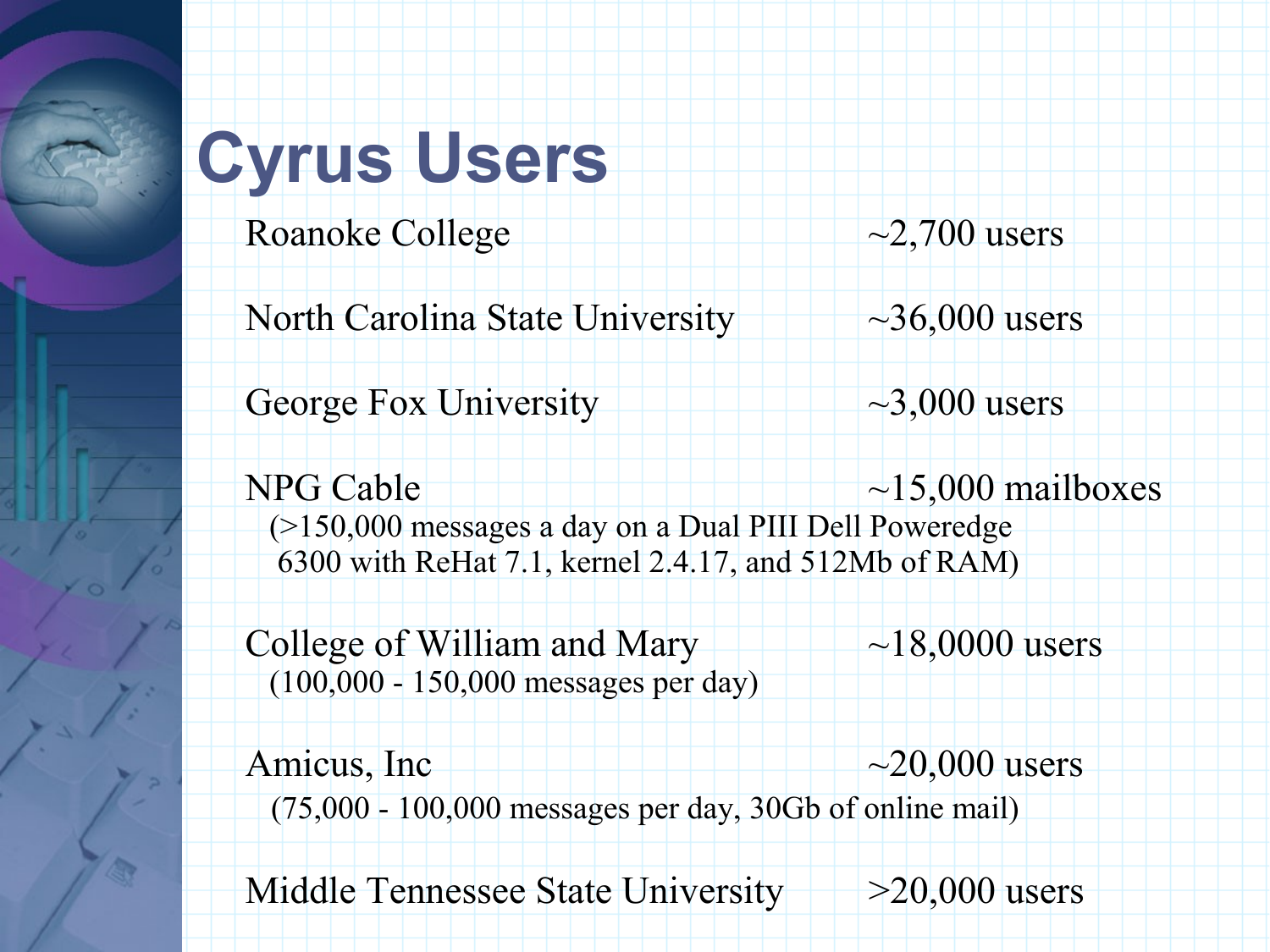#### **Large Sites Does Cyrus IMAP Scale? :)**

http://www.hot.ee ("*The Hotmail of Estonia"*) >300,000 users.

The commercial FastMail.FM service, which provides IMAP accounts via the Internet to customers, including the full feature set of Cyrus IMAPd. http://www.fastmail.fm./

#### Carnegie Mellon University

 $\sim$ 15,000 users with  $\sim$ 25,000 folders  $\sim$ 160,000 public or shared folders > 6000 active IMAP sessions every day.

PrimPosta/Post4CE with more than 160,000 users processing between 80,000 and 100,000 messages per day.

Cyrus is used as the IMAP provider in both Bynari's Insight server (http://www.bynari.com) and the kgroupware project (http://kroupware.kde.org).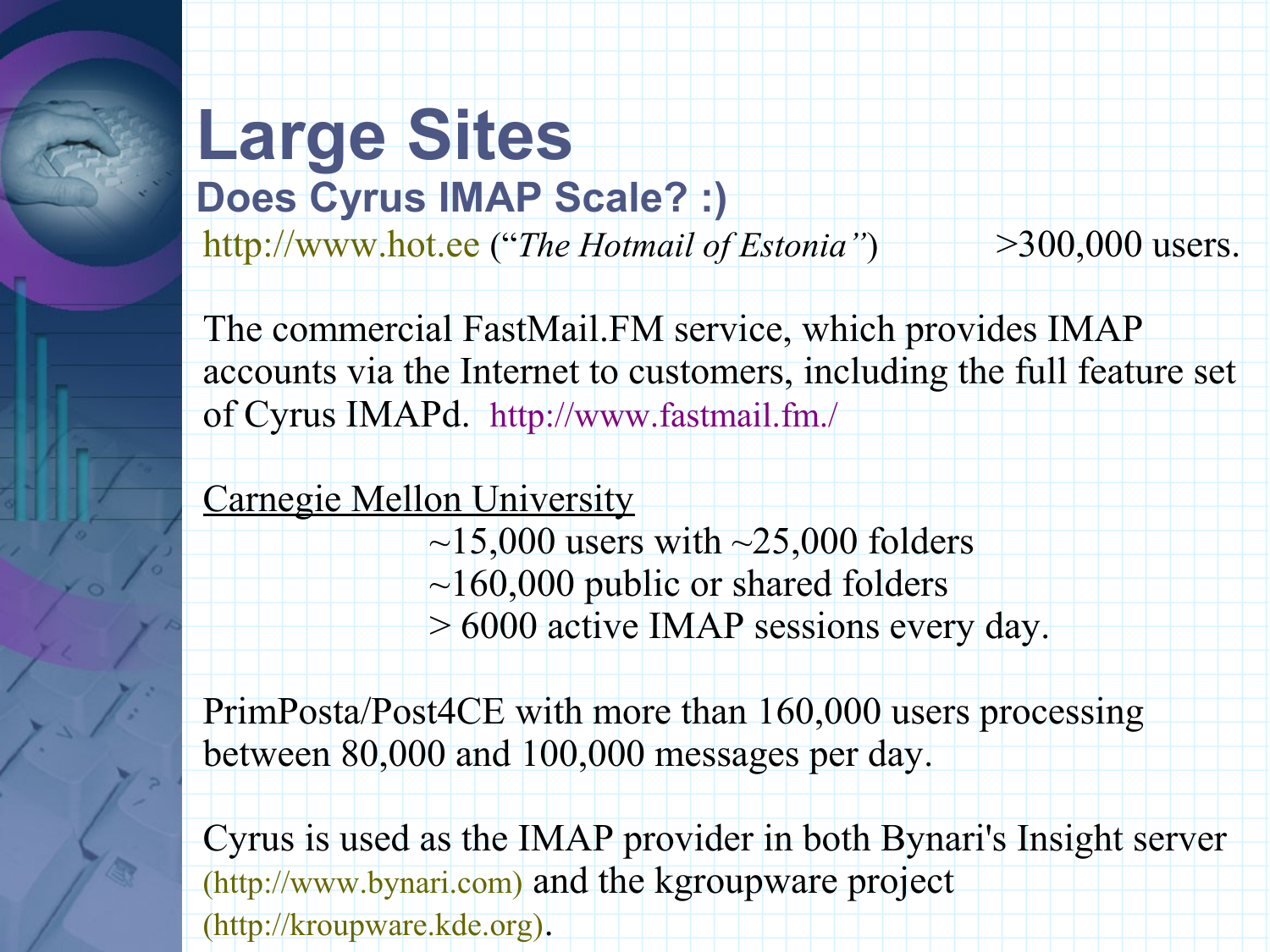#### **Installation**

RPMs of Cyrus SASL and Cyrus IMAP are available from: http://home.teleport.ch/simix/

The packages should work, or the source package should be rebuildable, on any RedHat 7.x distribution. RedHat 8.x ships with both Cyrus SASL v1 and v2, RedHat 7.x ships with only Cyrus SASL v1 so you will need both the SASL and the IMAP packages.

The paths used by the RPM packages are not the standard Cyrus IMAP paths, they have been modified to conform to the FHS.

I strongly encourage the use of packaged versions of the Cyrus software. Building from source is non-trivial, and there are many configure options whose meaning is not at first apparent. This is a very complicated suite of software.

Do not use the 2.1.6, 2.1.7, or 2.1.8 versions. 2.1.9 is stable. 2.1.6, 2.1.7, 2.1.8, and 2.1.9 were all released withing 48 hours of each other. :)

Debian packages are available at debian.org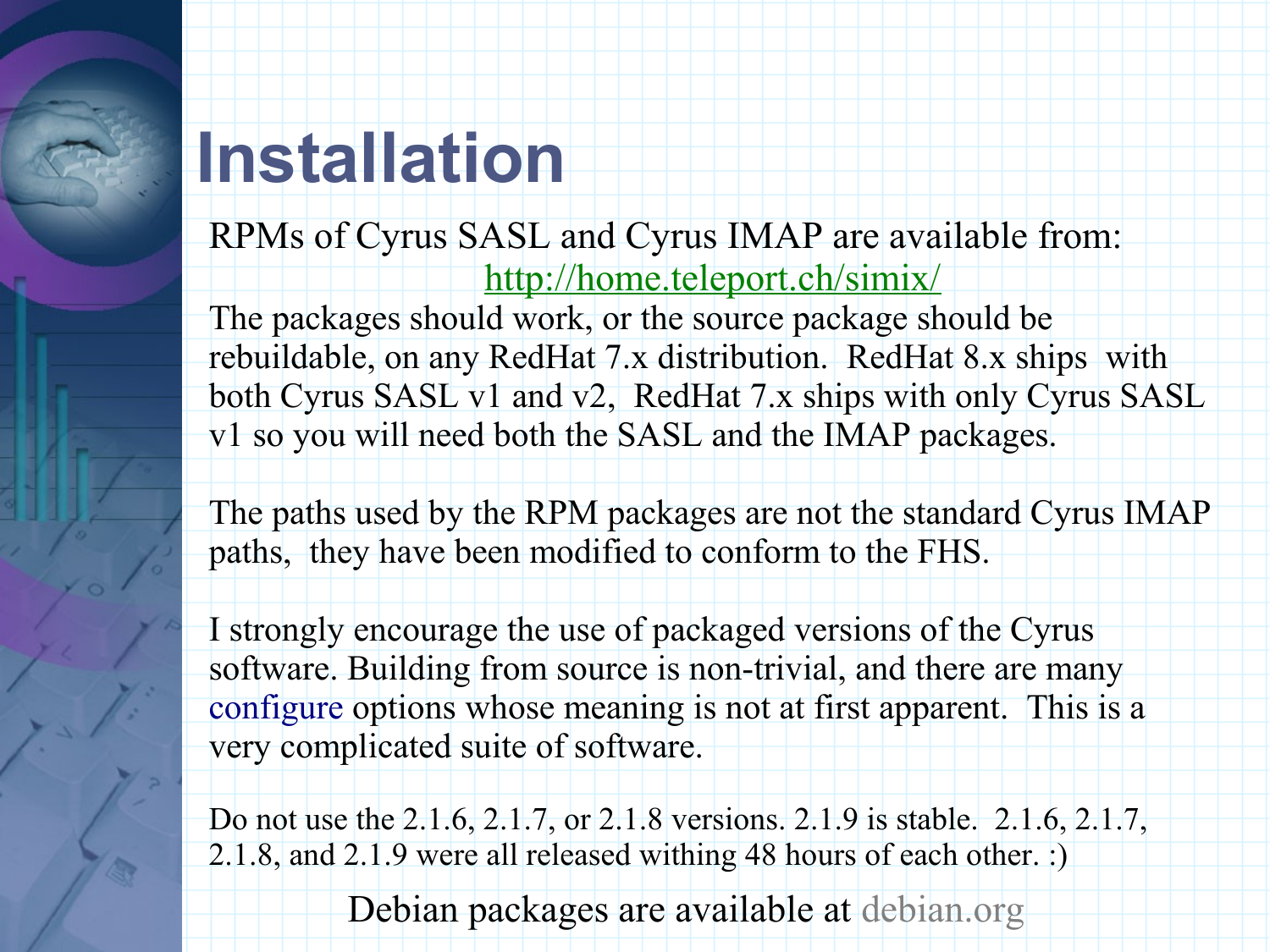Ideally these two directory structures should exist on separate physical volumes.

## **Paths**

#### /var/spool/imap

This is the default mail partition, where the content of mailboxes are stored here unles you instruct the server otherwise.

#### /var/lib/imap

The configuration and operational data for the server exists here; including quota information, duplicate delivery database, mail box list, and TLS session attributes.

#### /usr/libexec/cyrus

Most of the Cyrus IMAP related binaries and scripts live here; including cyradm, deliver, reconstruct, etc...

> The above paths are the defualt for the RPM install, compliant with FHS. They are different than the "standard" paths of a Cyrus IMAPd installation.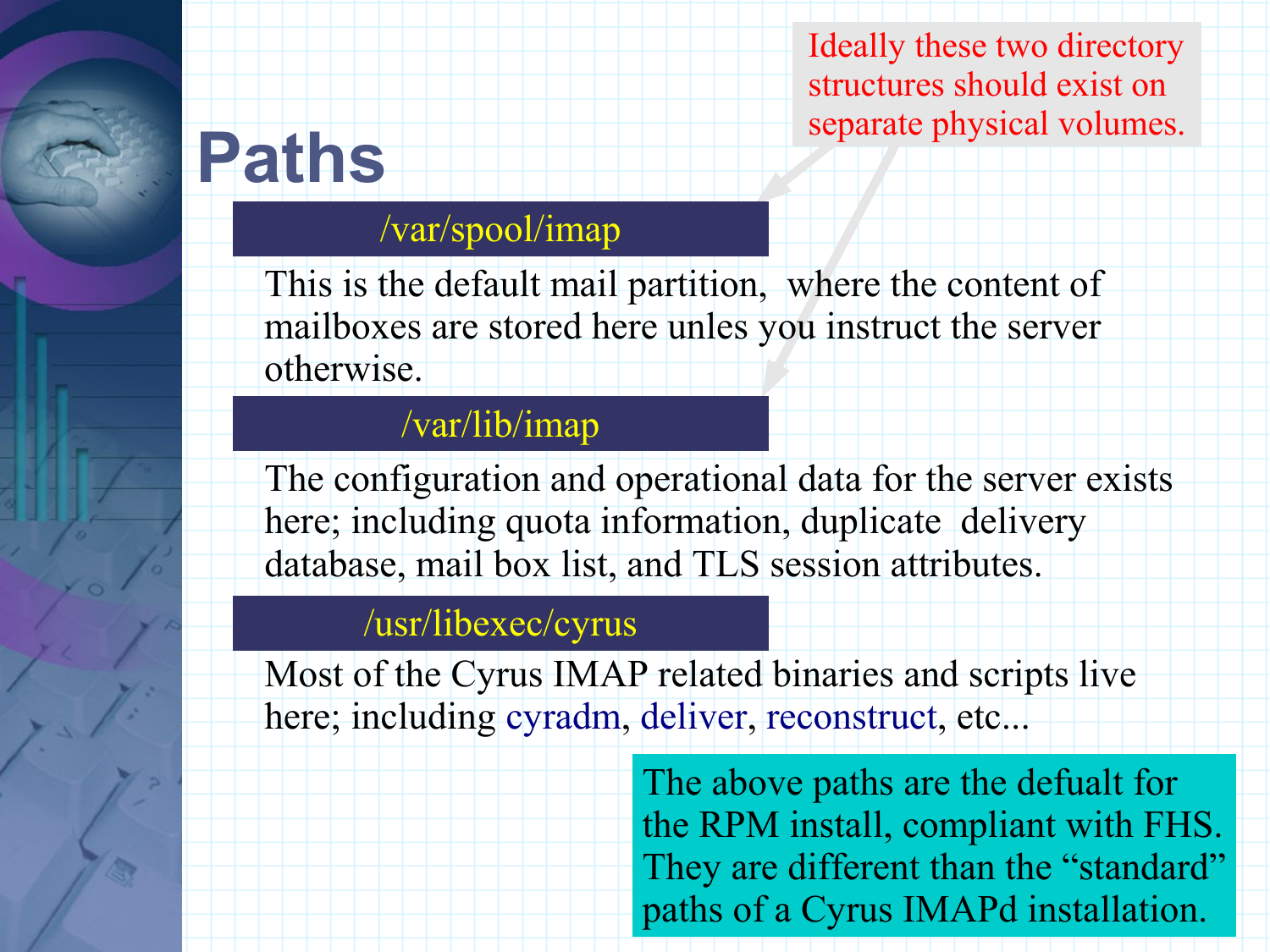#### **The cyrus user**

The Cyrus IMAP server and its related processors run as the user "cyrus", a member of group "mail".

In order to gain administrative access to the server via the "cyrus" account a SASL2 password entry must be created on the server; regardless of the authentication method used for mailbox access.

\$ saslpasswd2 -c cyrus Password: \*\*\*\*\*\* Again (for verification): \*\*\*\*\*\*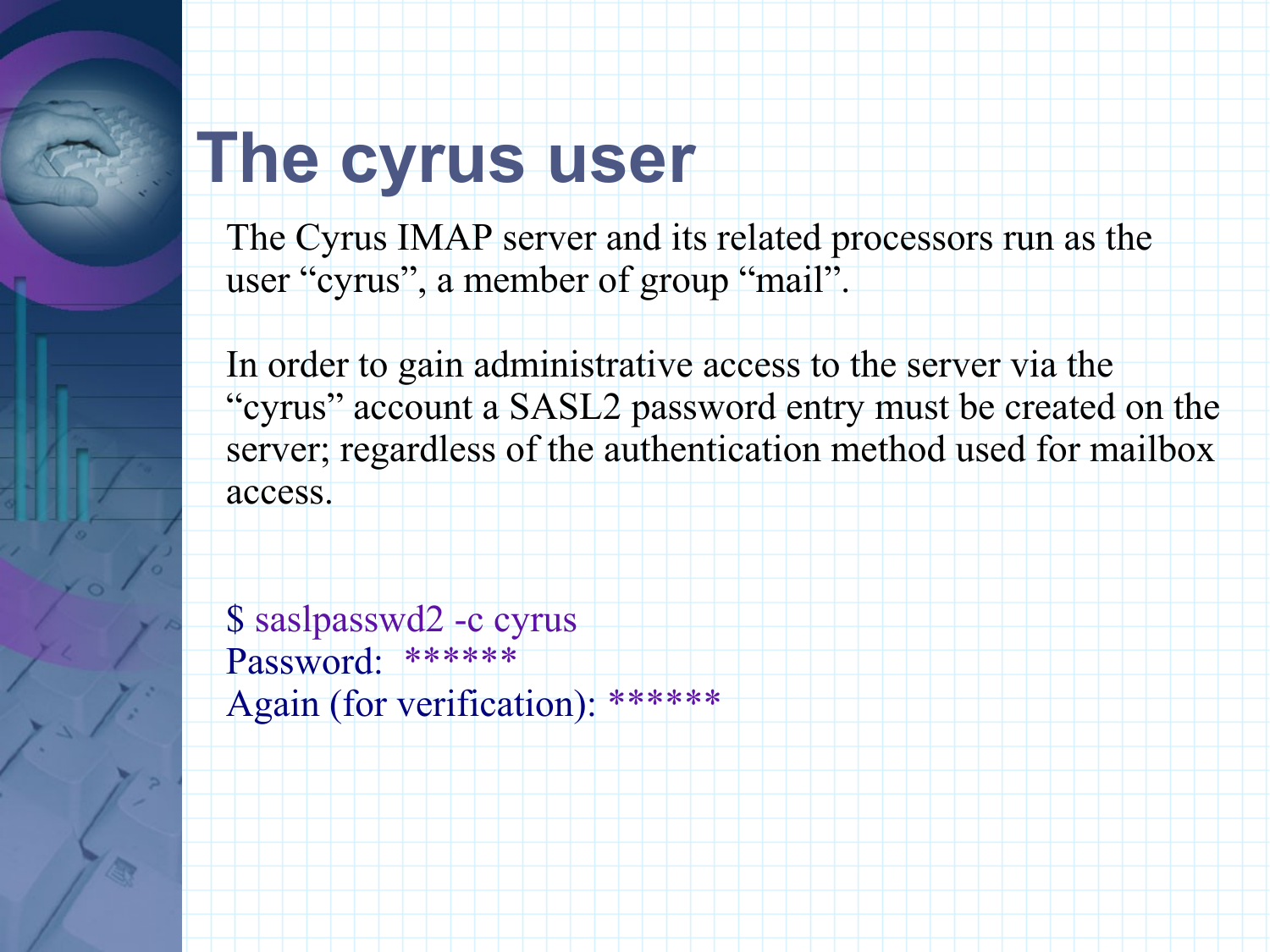## **Services & /etc/cyrus.conf**

The services offered by Cyrus IMAP are controlled via the configuration file cyrus.conf. You shouldn't need to modify this file unless you want to disable some services or adjust prefork options.

SERVICES { • The prefork directive determines the minimum number of threads of that service will be running at all times.

}

# add or remove based on preferences imap cmd="imapd" listen="imap" prefork=1 imaps cmd="imapd -s" listen="imaps" prefork=3 pop3 cmd="pop3d" listen="pop3" prefork=0 pop3s cmd="pop3d -s" listen="pop3s" prefork=0 sieve cmd="timsieved" listen="sieve" prefork=0 lmtpunix cmd="lmtpd" listen="/var/lib/imap/socket/lmtp" prefork=2

Installation will add the following services if they don't already exist: pop3 110/tcp imap 143/tcp imsp 406/tcp acap 674/tcp imaps 993/tcp  $pop3s - 995/top$ kpop 1109/tcp sieve 2000/tcp lmtp 2003/tcp fud  $4201/udp$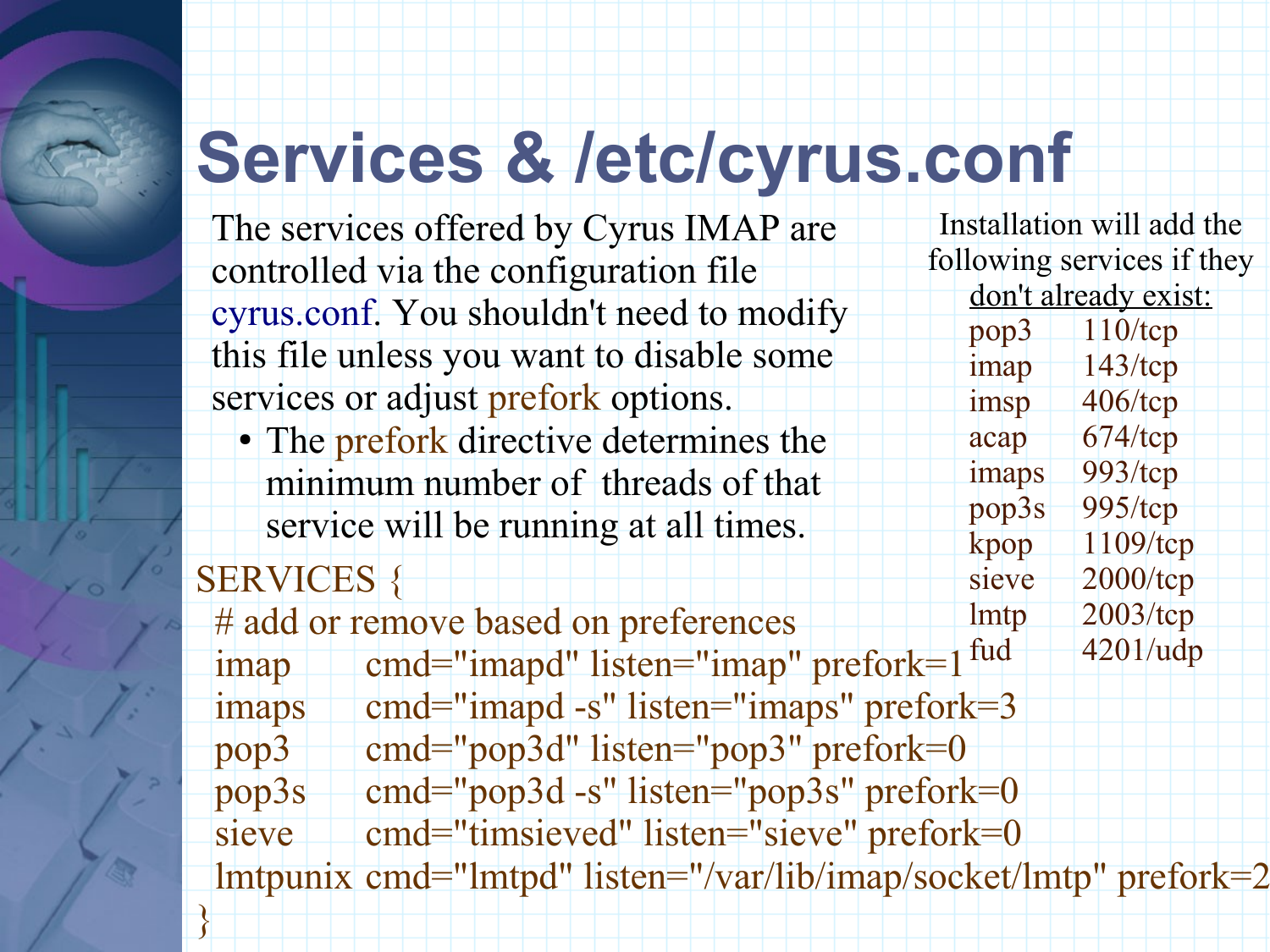### **/etc/imapd.conf**

The primary configuration file for controlling the specific behaviors of Cyrus IMAP is /etc/imapd.conf.

•There are ~80 directives available.

●"man imapd.conf"

Where to store master indexes

configdirectory: /var/lib/imap partition-default: /var/spool/imap admins: cyrus allowanonymouslogin: no sieveuserhomedir: no sievedir: /var/lib/imap/sieve sendmail: /usr/sbin/sendmail hashimapspool: true sasl\_pwcheck\_method: saslauthd <>>
How to authenticate users sasl\_mech\_list: PLAIN tls\_cert\_file: /usr/share/ssl/certs/cyrus-imapd.pem tls\_key\_file: /usr/share/ssl/certs/cyrus-imapd.pem No anonymous users Administrative accounts Default mail store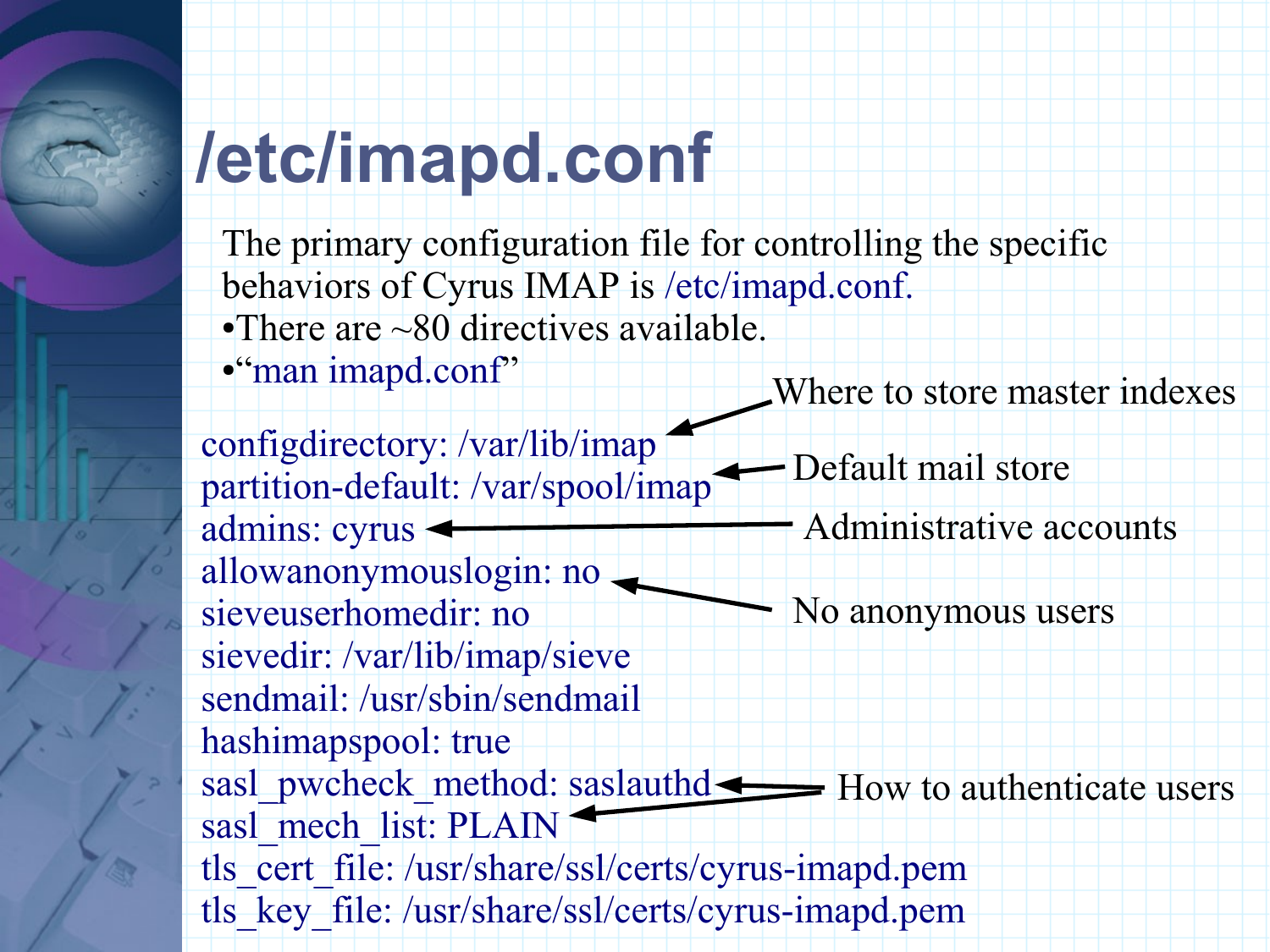### **Administrative Shell**

cyradm[--user user] [--[no]rc] [--systemrc file] [--userrc file] [--port n] [--auth mechanism] [--server] server

The cyradm shell is used to create and delete mailboxes, change access control lists, and perform most administrative tasks.

| cm        | Create mailbox              |  |  |
|-----------|-----------------------------|--|--|
| $d$ am    | Delete ACL on mailbox       |  |  |
| dm        | Delete mailbox              |  |  |
| exit      | Quit cyradm                 |  |  |
| lam       | <b>List ACLs on mailbox</b> |  |  |
| Im        | <b>List mail boxes</b>      |  |  |
| lq        | List quota information      |  |  |
| lqm       | List quota on mailbox       |  |  |
| lgr       | List quota on root          |  |  |
| renm      | <b>Rename mailbox</b>       |  |  |
| sam       | Set ACL on mailbox          |  |  |
| <b>sa</b> | Set quota                   |  |  |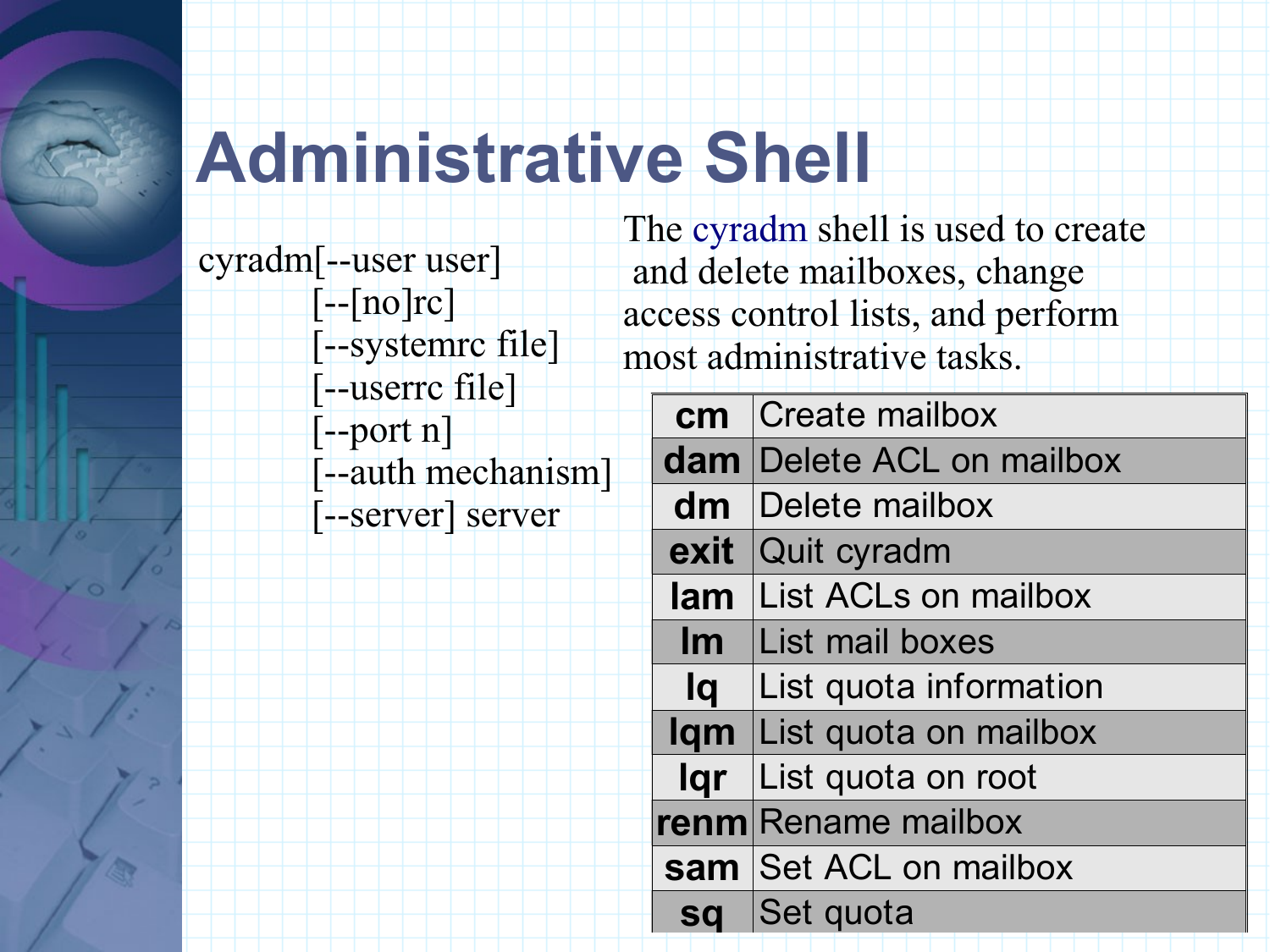#### **The mailbox hierarchy**

**INBOX**

user.adam user.adam.klug user.adam.subsys.mail.mta.sendmail user.adam.subsys.mail.mua.pine user.adam.subsys.mail.mua.evolution user.adam.subsys.mail.mua.outllook user.adam.subsys.mail.mua.eudora user.adam.subsys.gnome user.adam.subsys.ldap.dsa.openldap user.adam.subsys.ldap.clients.nss user.adam.subsys.ldap.clients.pam user.adam.subsys.ldap.clients.evolution user.adam.subsys.ldap.clients.php user.adam.subsys.rdbms.informix user.adam.subsys.rdbms.postgresql

●Mailboxes exist in a hierarchy. • Levels of the hierarchy are seperated by the "." character.

- User names and folder names should not contain a dot.
- User folders appear beneath the INBOX of the user. • Access is determined by ACLs, not the location in the hierarchy.
	- A user can share a folder from their hierarchy, and other users can subscribe.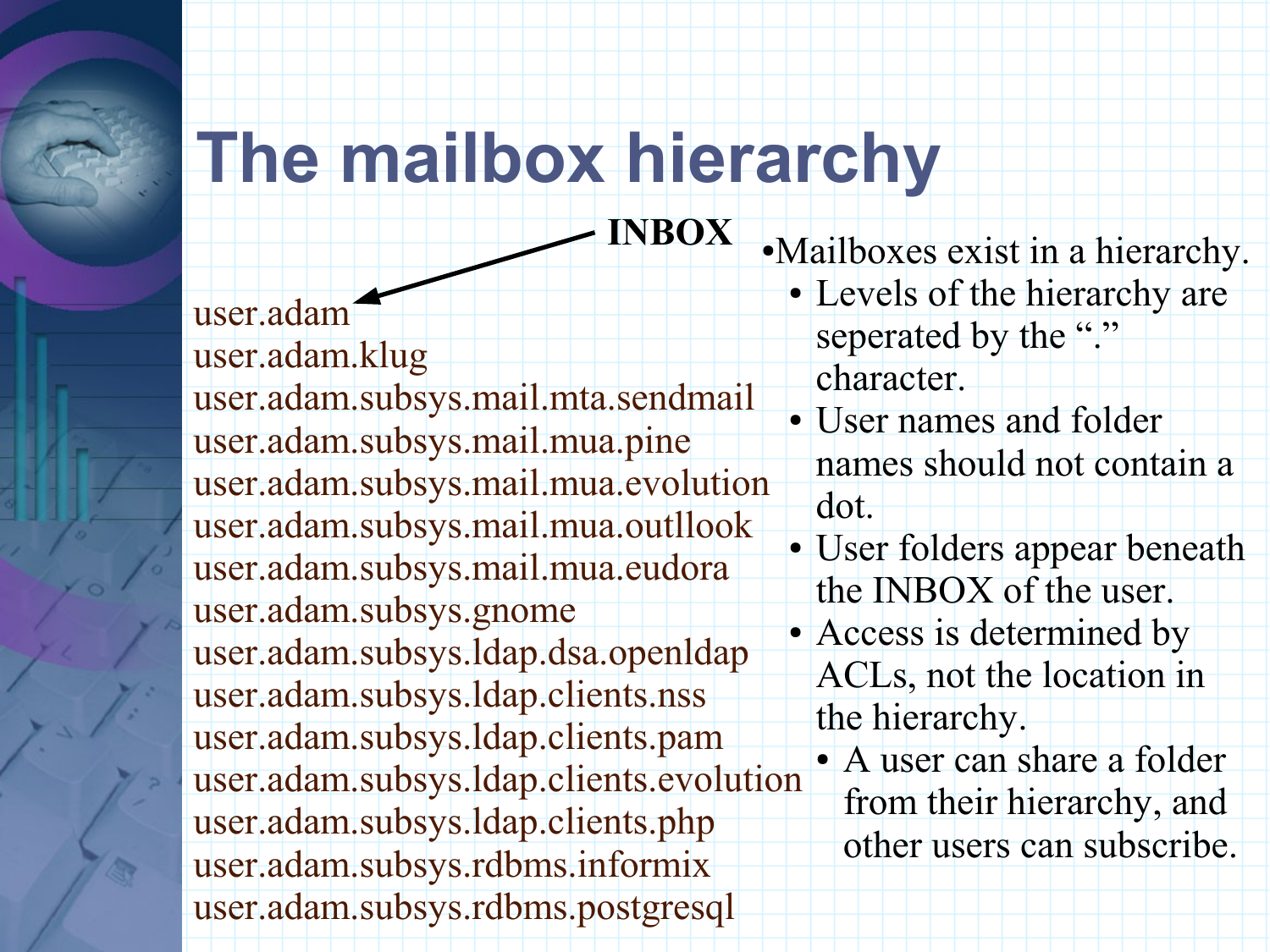#### **altnamespace: yes**

The hierarchical nature of the mailbox system can be confusing to both users and some client e-mail packages. The altnamespace feature causes Cyrus IMAPd to present the immediate children of the INBOX as present in the same hierarchival level as INBOX. This only effects how the clients percieve the structure, the mailbox hierarchy remains intact for all other purposes and operations (administration, ACL inheritance, quotas, etc...)

#### INBOX

INBOX.klug INBOX.subsys.mail.mta.sendmail INBOX.subsys.mail.mua.pine INBOX.subsys.mail.mua.evolution INBOX.subsys.mail.mua.outllook INBOX.subsys.mail.mua.eudora INBOX.subsys.gnome

#### INBOX klug

subsys.mail.mta.sendmail subsys.mail.mua.pine subsys.mail.mua.evolution subsys.mail.mua.outllook subsys.mail.mua.eudora subsys.gnome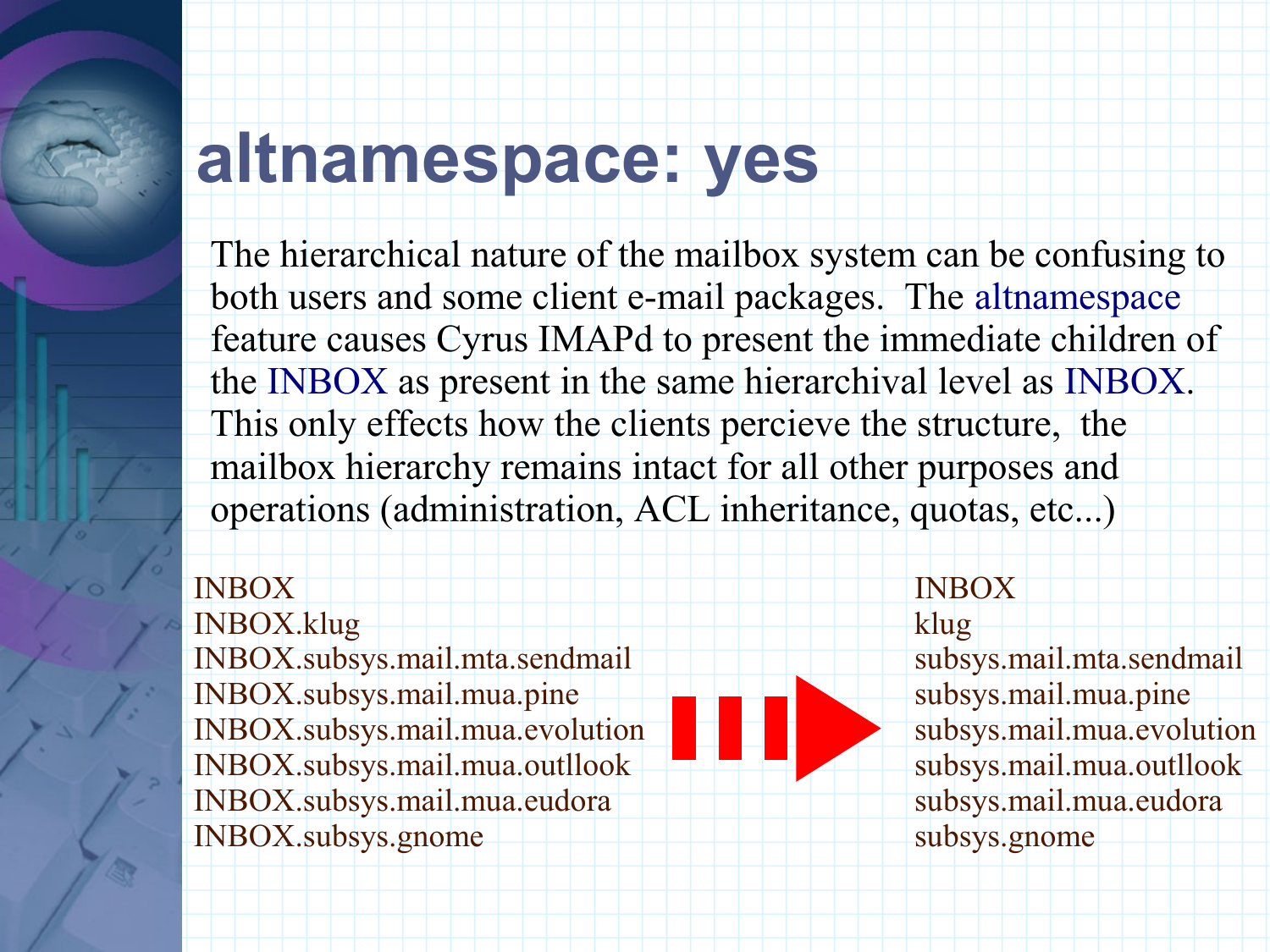## **ACL Attributes**

●Each ACL has two elements:

- Who (identifier)
- What privileges

• An ACL can be either positive, the default, which grants rights, or negative which revokes rights.

|                               |                       |  | $ V$ isible                                                                    |
|-------------------------------|-----------------------|--|--------------------------------------------------------------------------------|
|                               | <b>ACLs are bound</b> |  | $\mathbf{r}$ Read(View messages, perform searches)                             |
|                               | to identifiers        |  | s Seen and recent flags preserved                                              |
|                               | user                  |  | W Write (Modify flags other than Seen and Deleted)                             |
|                               | group:group           |  | Insert (May copy messages into the mail-                                       |
|                               | anonymous             |  | box)                                                                           |
|                               | anyone                |  | $\mathbf{p}$ Post (May submit messages to the mailbox)                         |
|                               |                       |  | Create (May create new subfolders as well<br>as delete and rename the mailbox) |
| "Anonymous" is a non-         |                       |  |                                                                                |
| authenticated connection.     |                       |  | Delete (May mark messages as deleted and                                       |
| "Anyone" is any authenticated |                       |  | perform expunges)                                                              |
| connection.                   |                       |  | Adminictrator (Mov. change the ACL)                                            |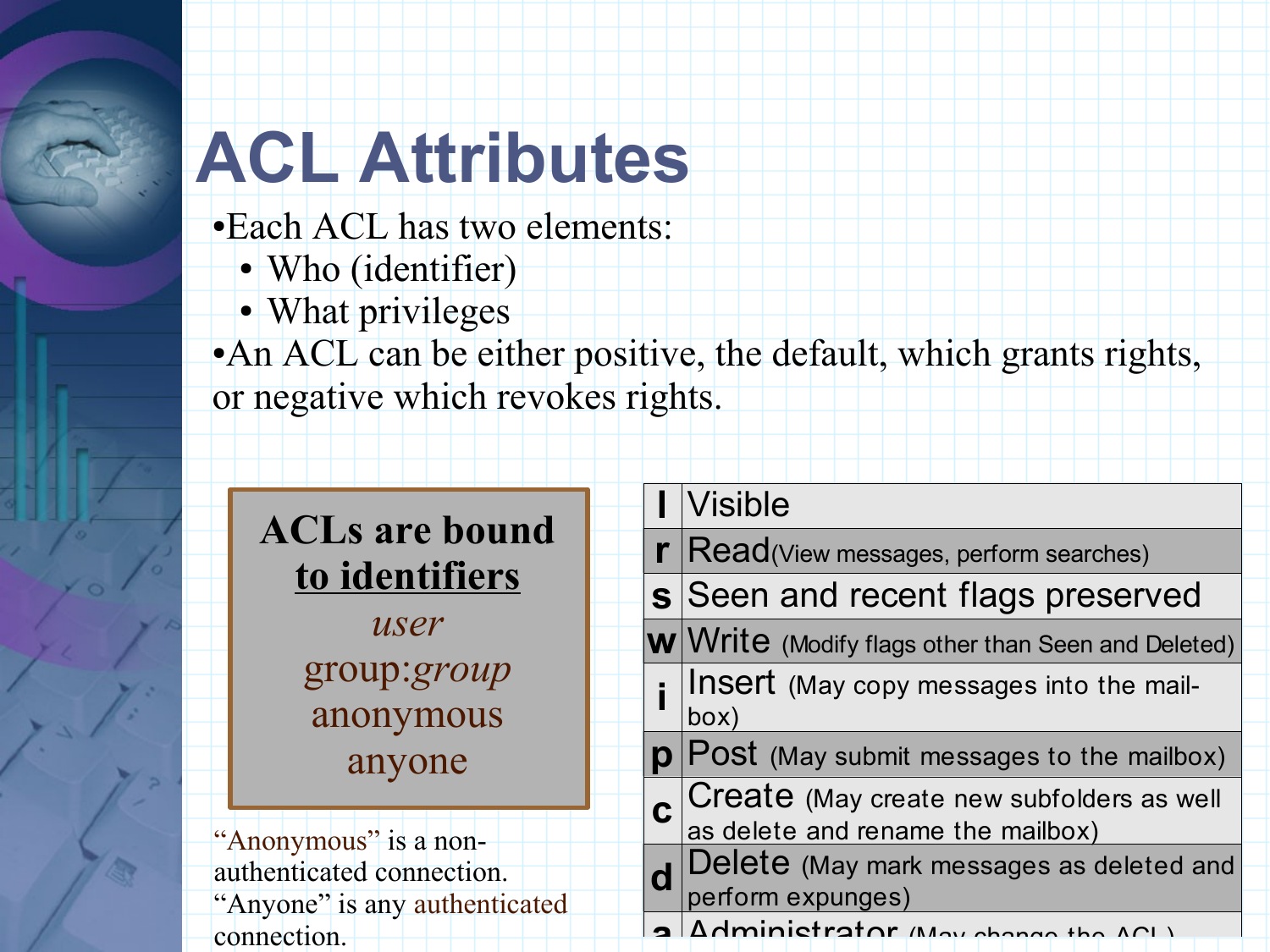## **ACL Shortcuts**

| none   | $\overline{\phantom{a}}$ |
|--------|--------------------------|
| read   | <b>Irs</b>               |
| post   | <b>Irsp</b>              |
| append | <b>Irsip</b>             |
| write  | <b>Irswipcd</b>          |
| all    | <b>Irswipcda</b>         |
|        |                          |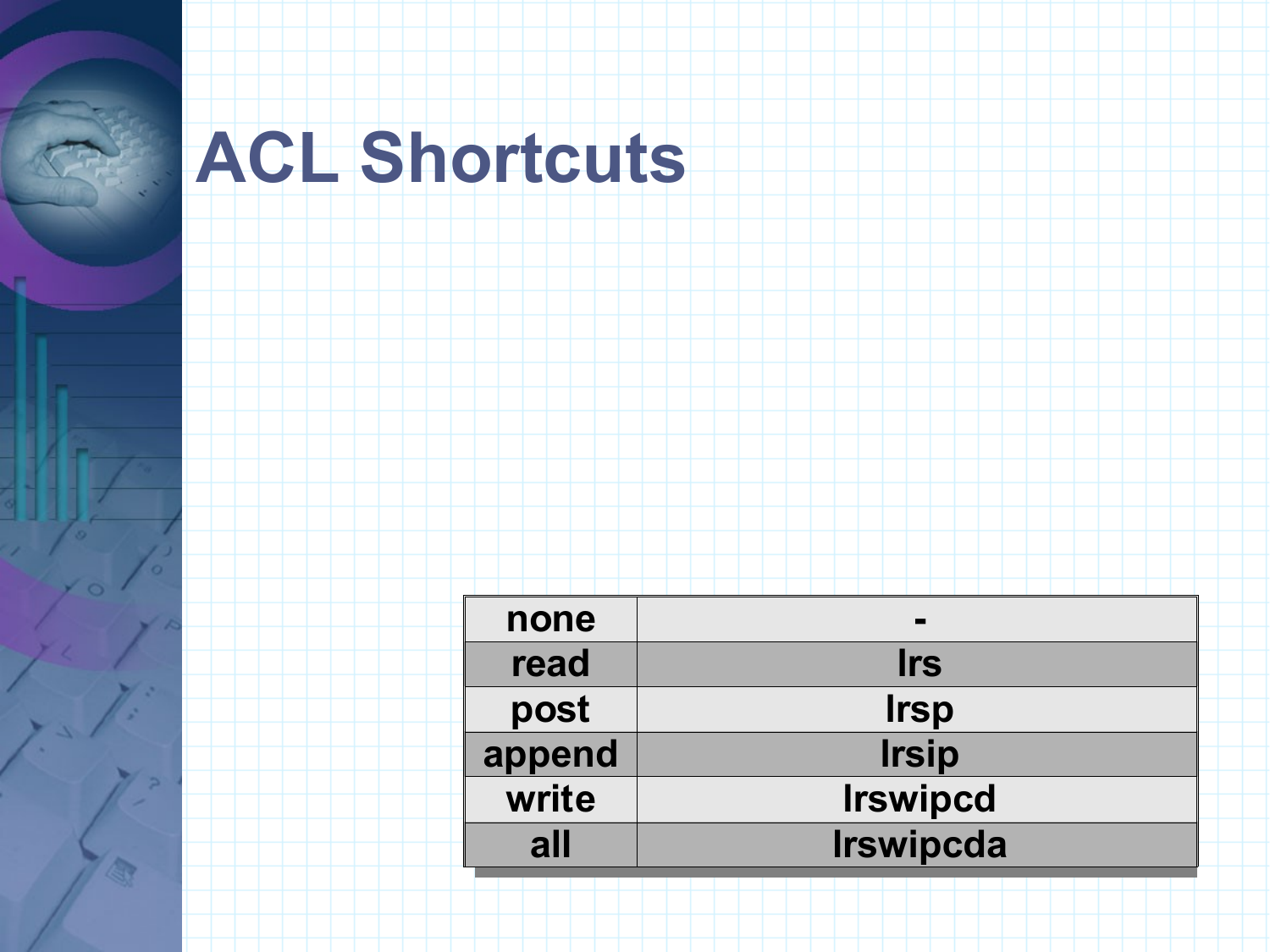#### **Default and Inherited Access.**

• A new user.\* folder has all privileges granted to the user.

• Users always have visible ("1") and administrator ("a") privileges to all folders beneath their INBOX.

●Users specified by the admins directive in imapd.conf have visible ("l") and administrator ("a") privileges on all folders. ●A folder created beneath another folder in a hierarchy inherits the ACL of its parent.

• The ACL can then be modified.

• A folder which has no parent (top of a hierarchy) initially has the privileges specified by the defaultacl directive in the imapd.conf configuration file.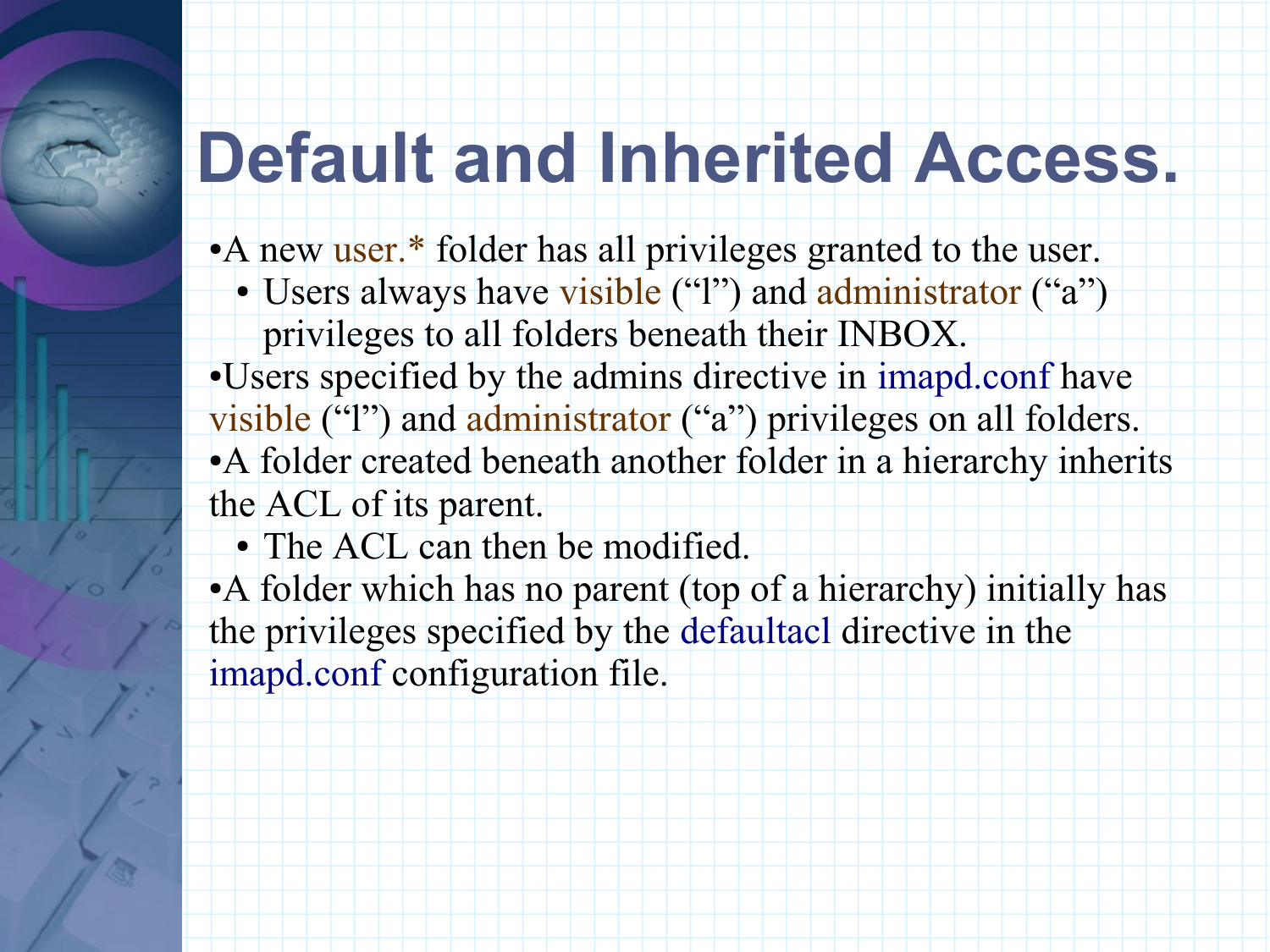# **Calculating Access**

Since a mail folder can have any number of ACLs, it is important to keep track of how ACLs interact with each other. Cyrus IMAP calculates a user's permissions in the following fashion:

- Start with the rights granted to "anyone".
- Add all the rights specifically granted to the user.
- Add all the rights specifically granted to groups to which the user belongs.
- Remove the sum of the rights specifically revoked to the user and any groups to which the user belongs.

NOTE: The IMAP administrative account "cyrus" does NOT have the automatic access to delete mail folders. By default only the owner of a folder has the permission required to delete the folder. To remove folders the cyrus administrator must first grant itself the appropriate access: "c".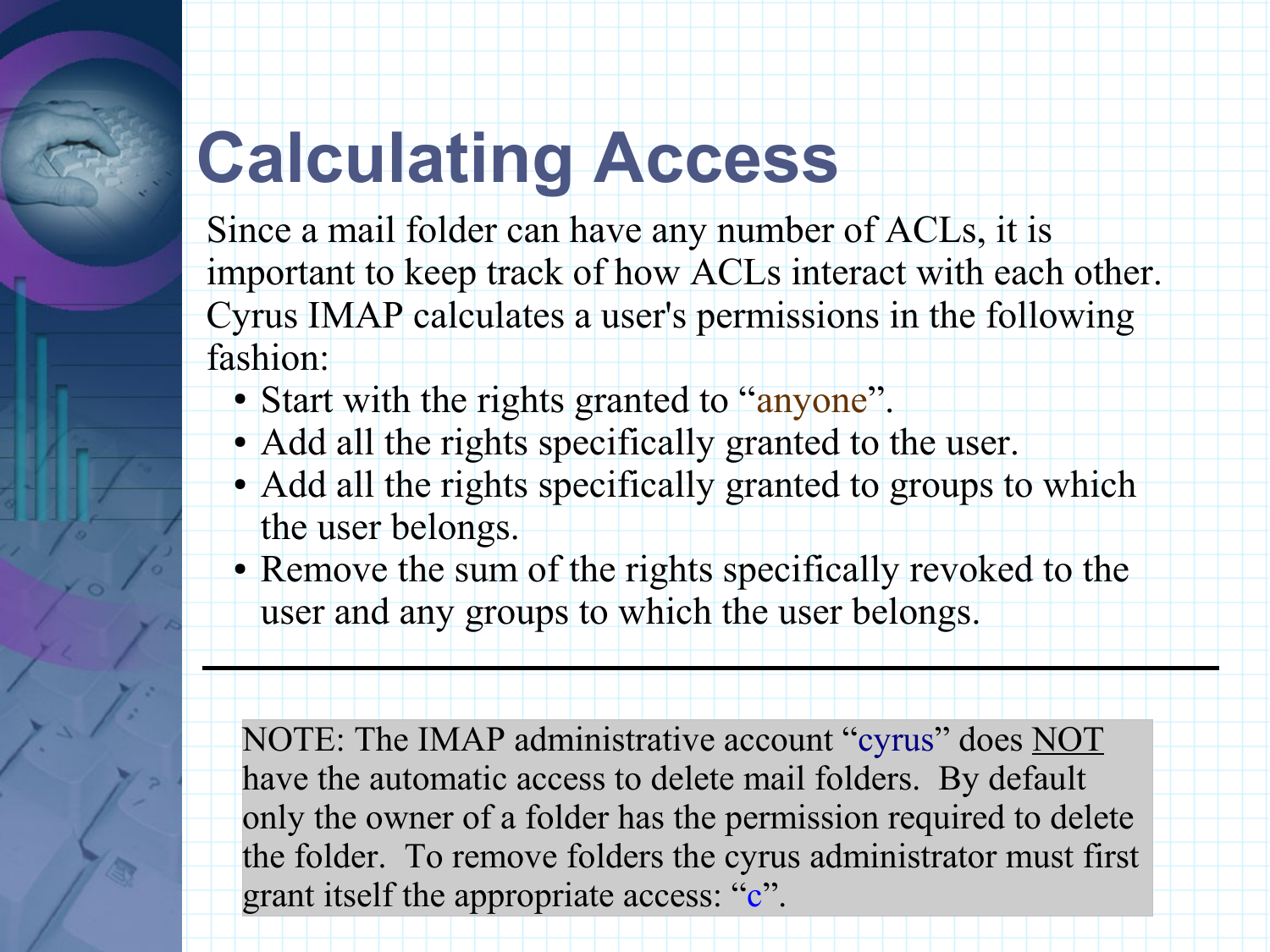# **Quotas**

•A quota is a limit on the size (the accumulation of messages) of a folder hierarchy.

- Indexes and other overhead are not included in the quota.
- No folder may be under the domain of more than one quota.
	- A quota descends the folder hierarchy until another quota is encountered.
		- A folder is under the domain of the nearest quota.

user.adam user.adam.klug user.adam.personal user.adam.vendorfiles user.adam.subsys user.adam.subsys.mail.mta.sendmail user.adam.subsys.mail.mua.pine user.adam.subsys.mail.mua.evolution user.adam.subsys.mail.mua.eudora user.adam.subsys.gnome

If a quota is created on user.adam and user.adam.subsys then user.adam.subsys.*\** are not included in the quota on user.adam, but user.adam.klug, user.adam.personal, and user.adam.vendorfiles would be.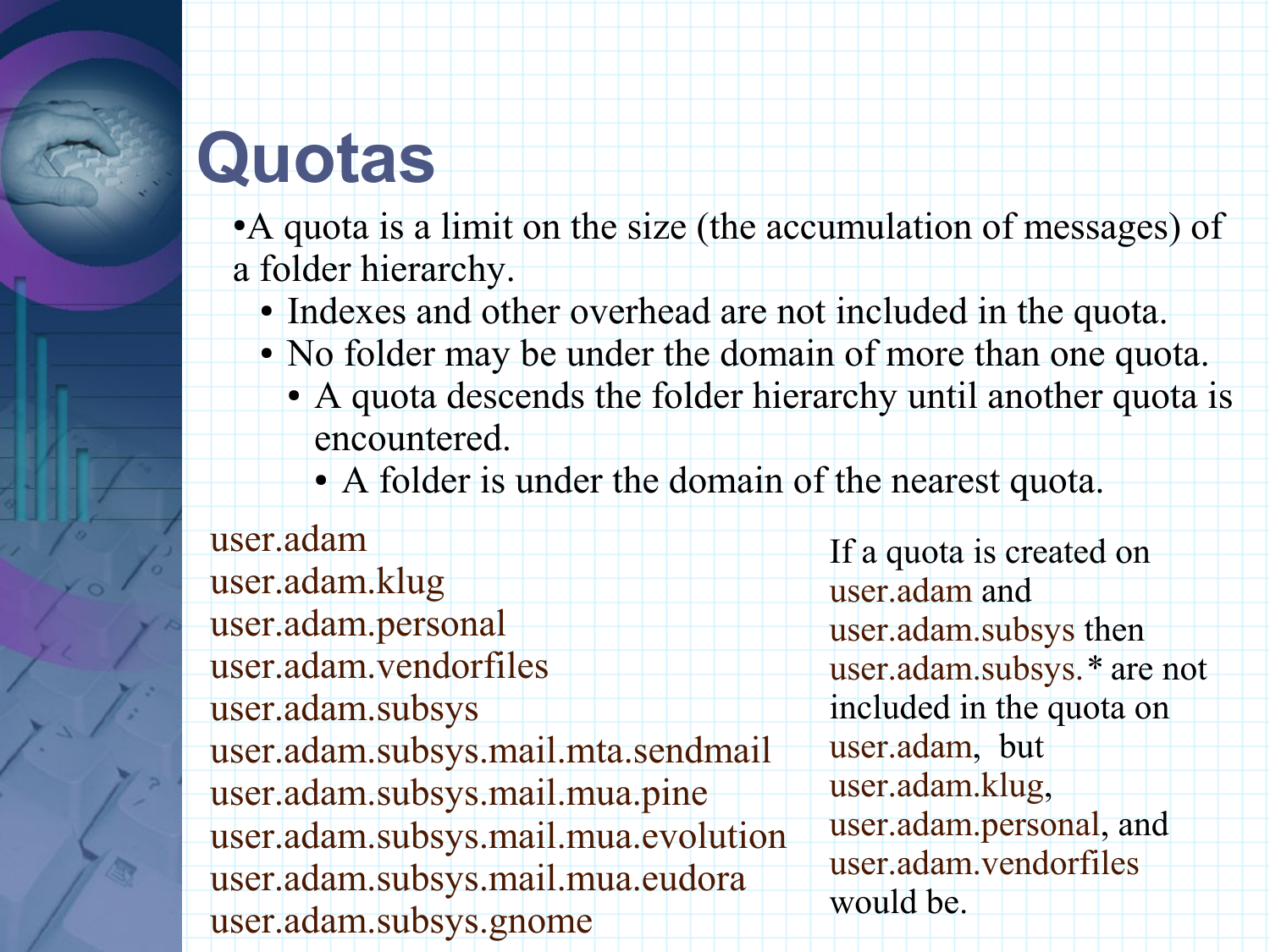## **Quota Details**

- So long as a folder has not exceeded quota it may receive a message of any size.
	- If a folder has a quota of 100Mb, and contents 96Mb of messages, a 7Mb message could be successfully delivered. The mailbox would then be over-quota and refuse further messages.
- ●If a folder has exceeded quota and the MTA attempts to deliver a message, a temporary error is generated. The MTA should periodically attempt redelivery for a few days.
- ●Cyrus will automatically issue quota warnings to users who access folders near or exceeding their quotas.
	- Not all mail clients support quota warnings.
	- Cyrus only dispatches quota warnings to users with *delete*  $('d")$  privileges on the relevant folder(s).
		- Users with delete privileges are the only ones who can do anything to reduce the storage in use (delete and expunge messages).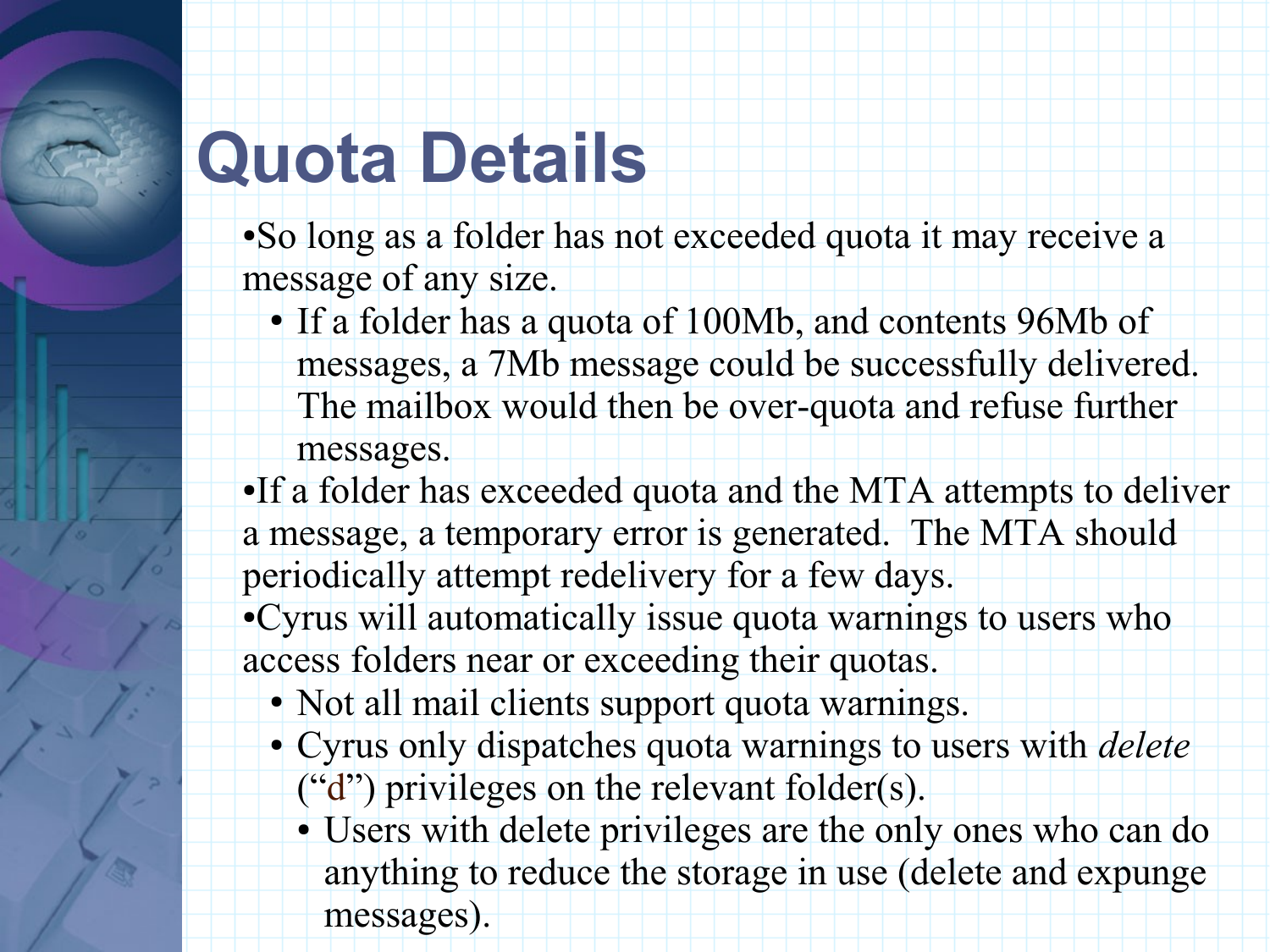## **Bulletin Boards**

Bulletin boards are shared folders that can receive messages via an e-mail address, and typically do not belong to a user.

#### Creating a Bulletin Board:

1. You may optionally set a postuser in the /etc/imapd.conf configuration file.

#### postuser shared

If you set the postuser as listed above address of the board will be shared+foldername $@...$ , if no postuser is set the address of the board will be +foldername $@...$ 

#### 2. Create the folder that will operate as the bulletin board. cm service

3. Grant post access to anonymous on the folder, and additional

access to those who should be able to view the board:

> sam service anonymous p sam service group:service lrwids

**Sendmail tip**: If you have multiple SMTP servers you may need to set LUSER\_RELAY to your Cyrus host(s) in order to utilize bulletin board posting.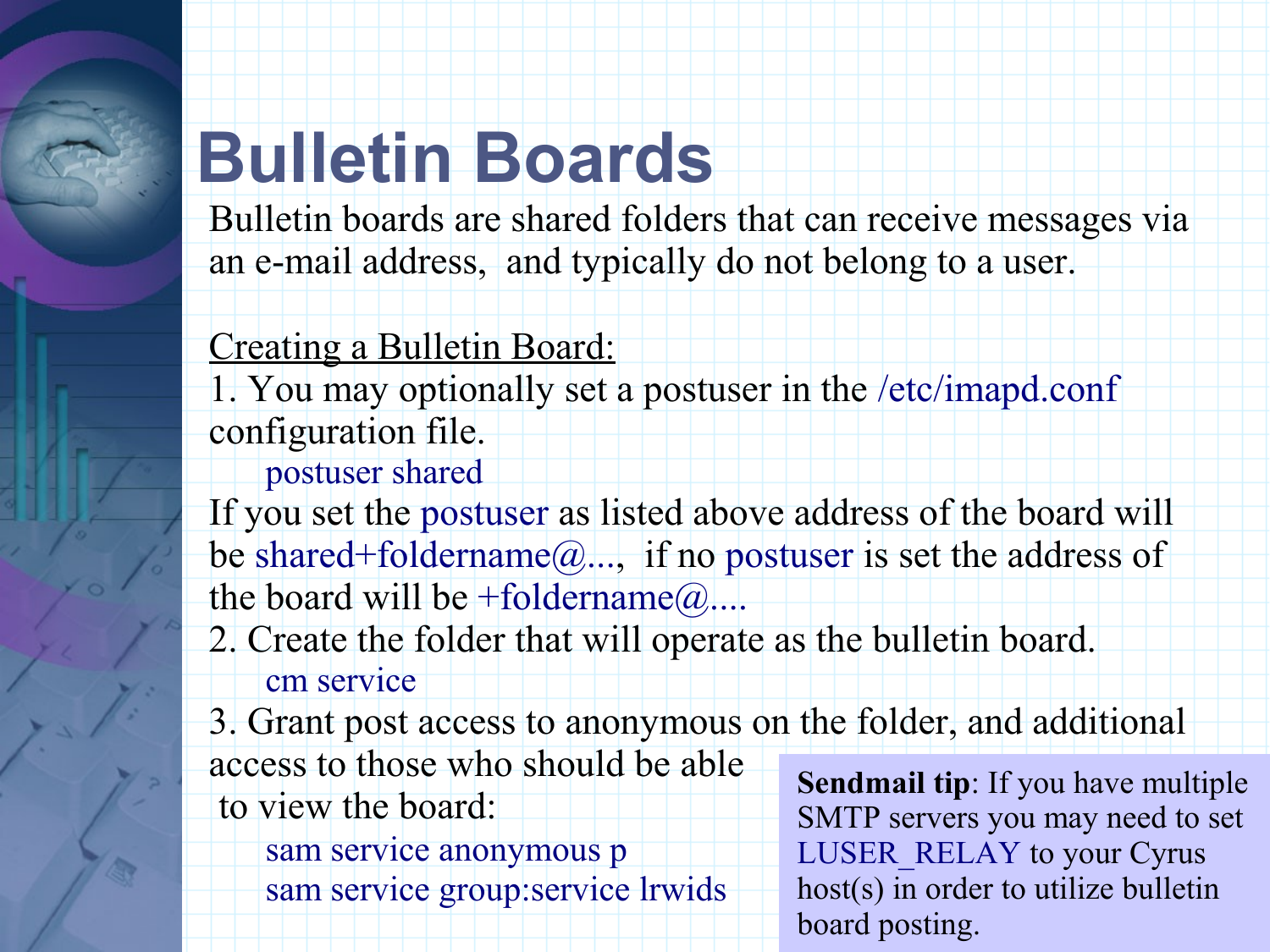## **What is Sieve**

Sieve is a standards-track mail filtering language defined in RFC3028. Sieve is designed to be platform independent and specifically serve the purpose of processing RFC822 compliant messages in a safe and secure fashion.

#### Why sieve?

●Client side filtering requires that the client connects to the server, and the script is tied to the client platform.

• How is a users messages filtered and sorted while he or she is on vacation?

●Other server side scripting methods (primarily procmail) have severe disadvantages.

- Require the forking of processes.
- No standard way for users to manage scripts without direct (shell) access to the server.
- Security is not a primary focus.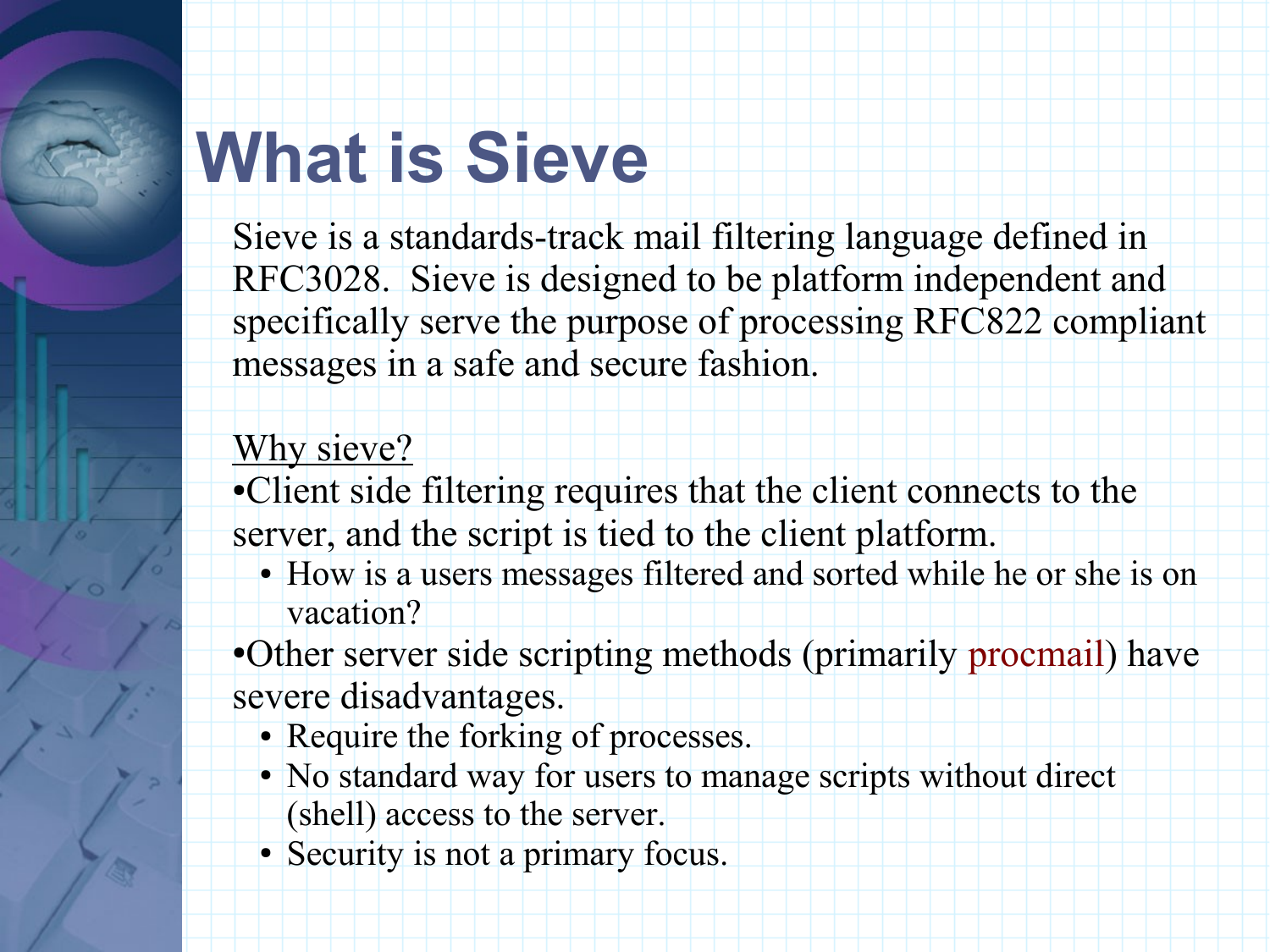## **Sieve example**

There are several web front ends that permit users to install, edit, and remove their own sieve scripts.

require "fileinto"; require "reject"; if header :contains "Subject" "[CIRCLE]" { fileinto "INBOX.Circle List";

if header :contains "Subject" "A great Shockwave flash movie" { reject "Possible virus? Check your system!";

if header :contains "Received" ".da.uu.net" { fileinto "INBOX.Junk";

if header :contains "To:" "@bigfoot.com" { reject "Yeah, right. Bugoff, hosier!";

} if anyof ( not address :all :contains ["To", "Cc", "Bcc"] "yourname@youraddress.com" ) {

fileinto "INBOX.Junk";

}

}

}

}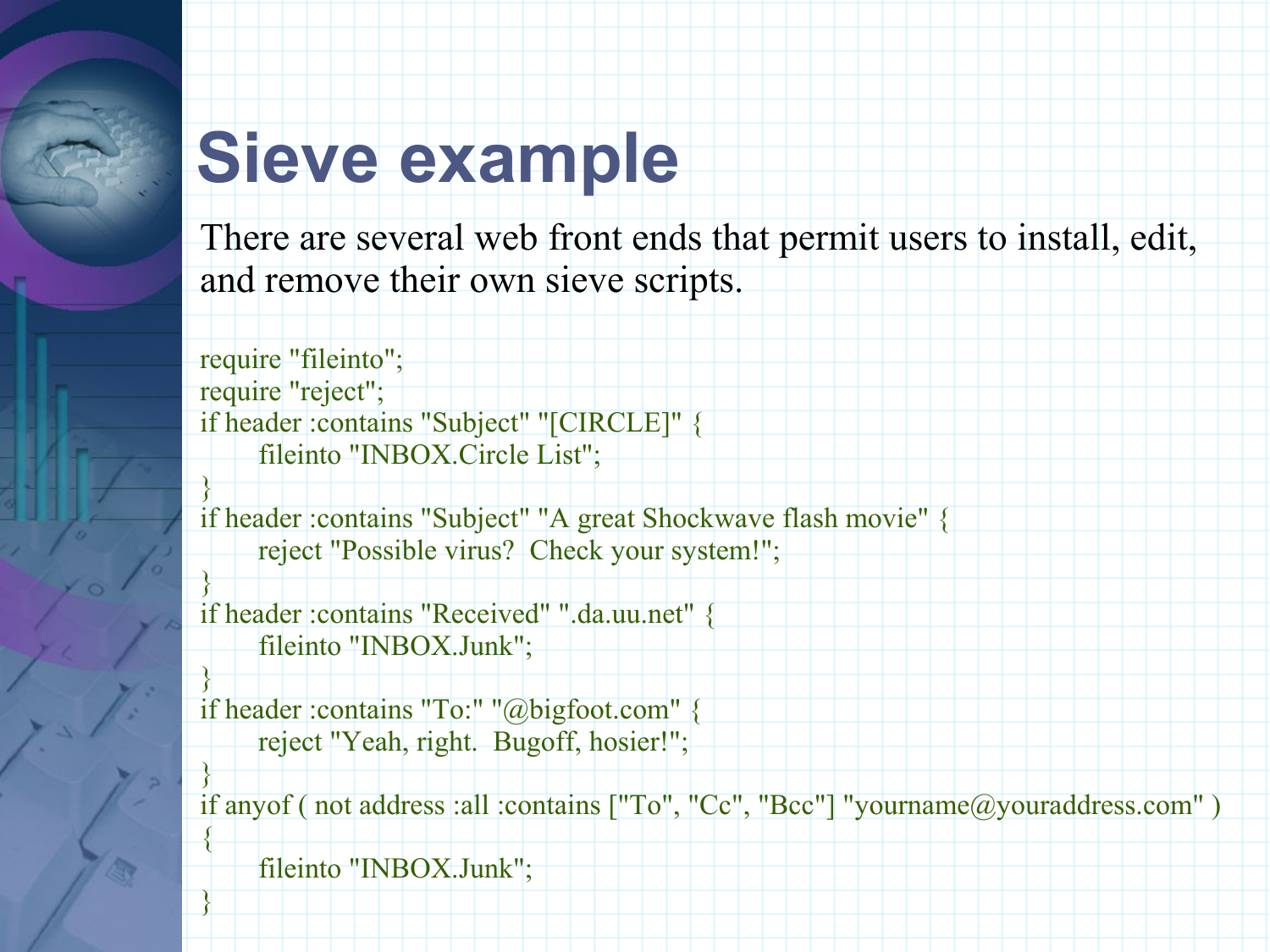## **Authentication**

- ●Cyrus IMAP uses Cyrus SASL version 2 to process all authentication.
- ●Cyrus SASL2 supports the following authentication mechanisms:
	- Plain text
	- PAM
	- Kerberos IV
	- Files (/etc/passwd, /etc/shadow)
	- Kerberos V (GSSAPI)
	- Shared Secrets (sasldb2)
		- CRAM-MD5
		- DIGEST-MD5

●If allowanonymouslogin is present in imapd.conf the server will permit the user anonymous to log in with any password.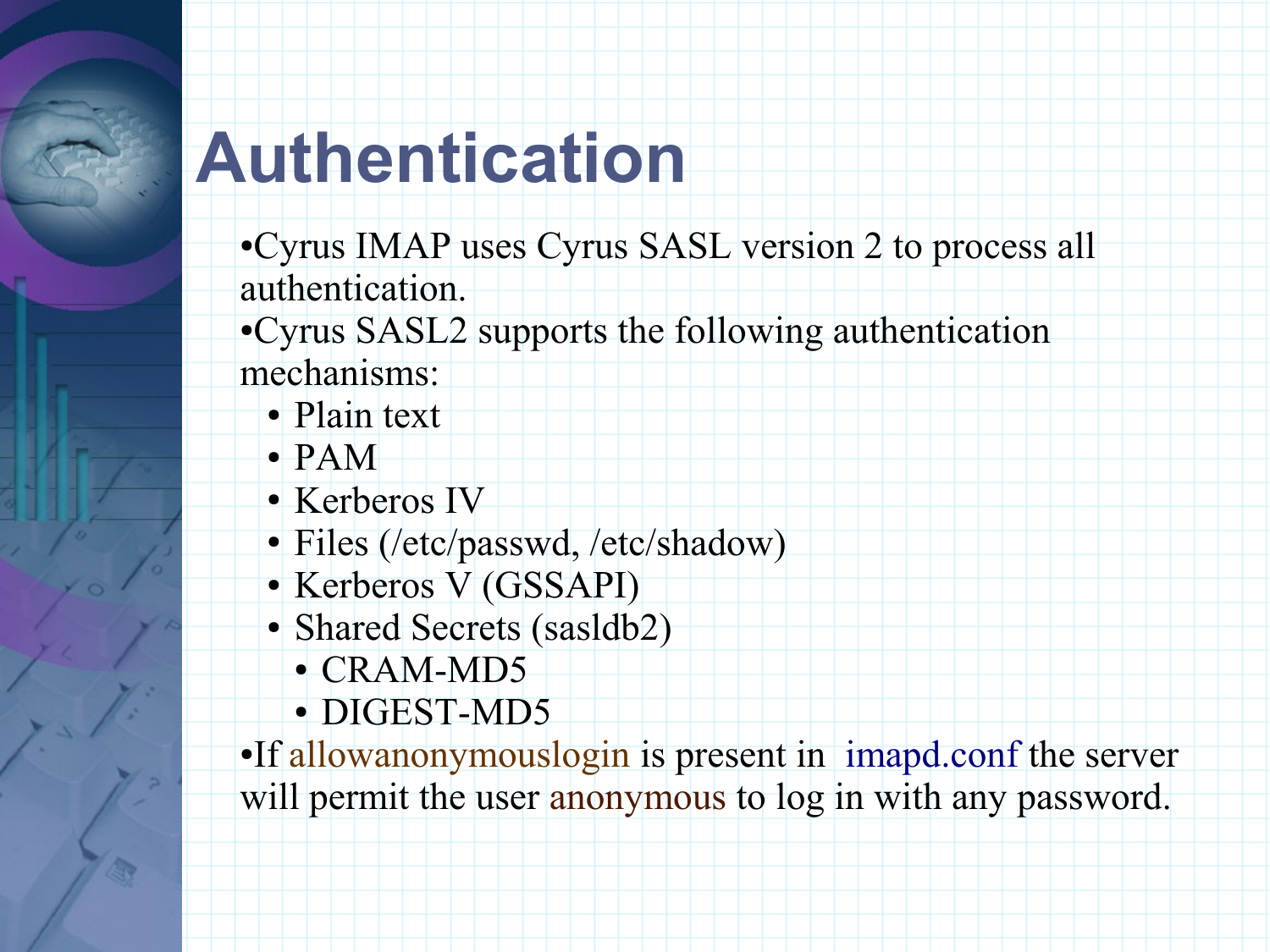## **PAM & saslauthd**

If you wish to authenticate users using a non-SASL method, such as PAM, the saslauthd daemon provides a bridge between Cyrus and your external authentication method (called a mechanism).

Specify the appropriate lines in /etc/imapd.conf:

sasl\_pwcheck\_method: saslauthd sasl\_mech\_list: PLAIN

and start the saslauthd daemon: \$ chkconfig saslauthd on

\$ service saslauthd start

\*Users will be authenticated using the PAM "imap" stack.

The file /etc/sysconfig/saslauthd controls the exact behavior of the saslauthd process MECH sets how passwords are verified, the typical value is "pam". FLAGS is additional parameters, typically specifing the number of threads with the -n option, i.e. "-n 5"

Mail Client



 $\begin{array}{|c|c|c|c|c|}\n\hline\n\text{MAP} & \text{Var/run/saslauthd/mux} \end{array}$  saslauthd

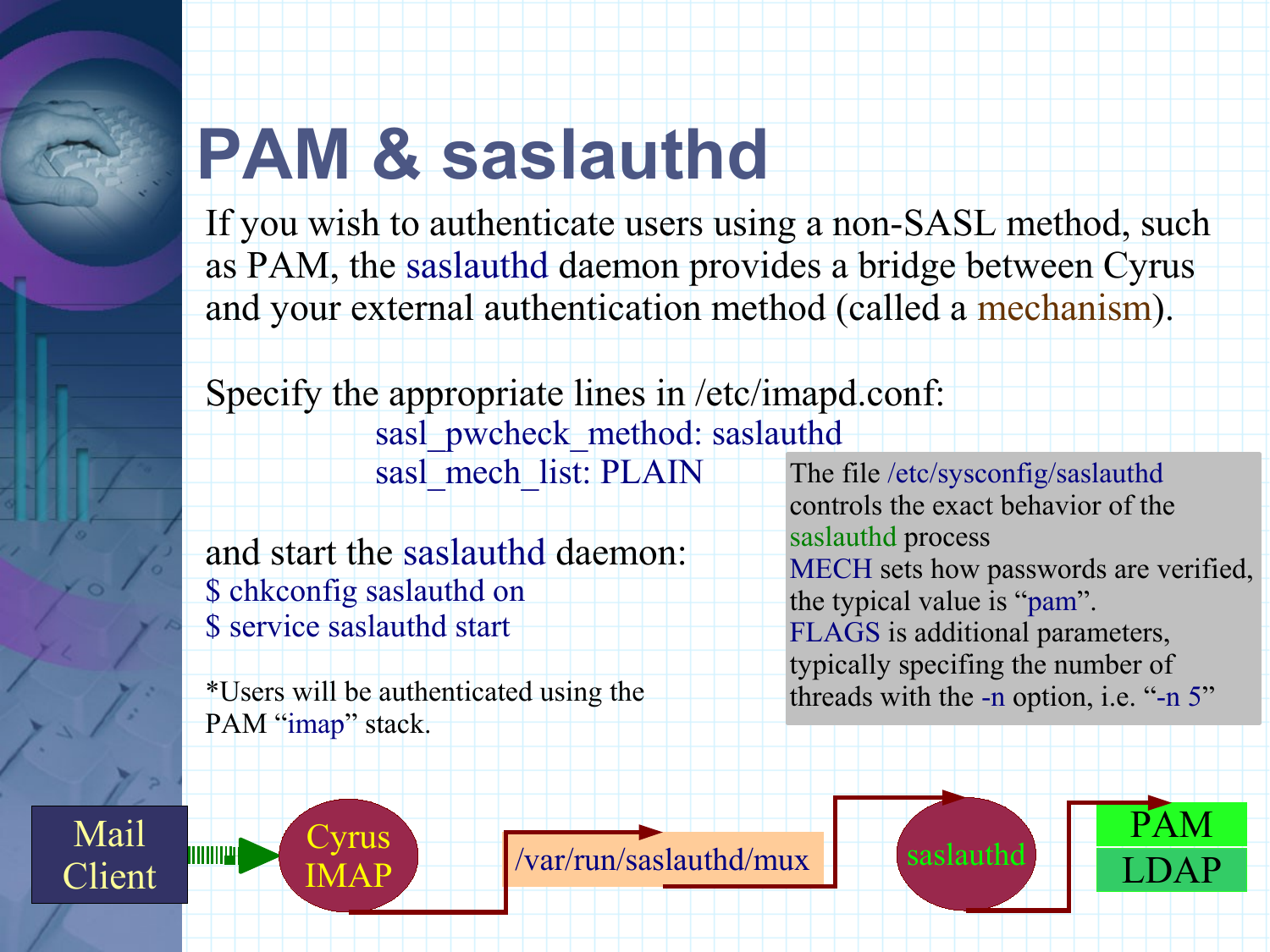### **The PAM Stacks**

The PAM stack for authenticating users only requires auth and account designates. Keeping this stack as simple as possible simplifies debugging authentication problems.

[ $adam@lnx01688$  pam.d] \$ cat imap auth required /lib/security/pam\_ldap.so account required /lib/security/pam\_ldap.so

Unless mail boxes are created for "system" accounts such as root, bin, ldap, etc... within Cyrus there is no reason to include modules cush as pam\_unix in the IMAP PAM stack.\*

If you provide pop and sieve services you will need PAM stacks appropriate to those services as well.

\*Unless of course you still use these to authenticate system users.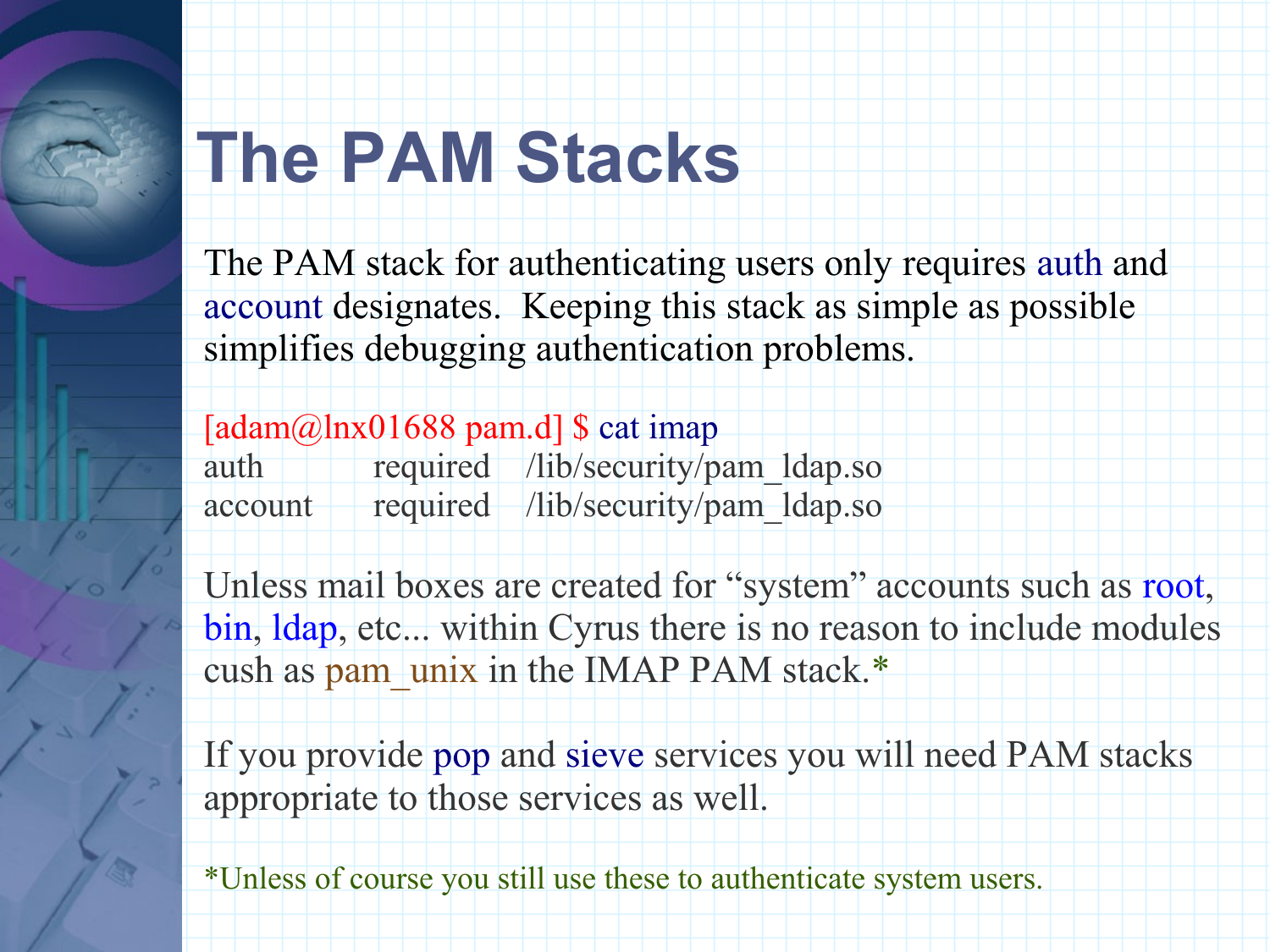## **Testing Authentication**

lnx01688:~ \$ imtest -m login -v -u adam lnx01688 S: \* OK lnx01688.morrison.iserv.net Cyrus IMAP4 v2.1.5 server ready C: C01 CAPABILITY S: \* CAPABILITY IMAP4 IMAP4rev1 ACL QUOTA LITERAL+ MAILBOX-REFERRALS NAMESPACE UIDPLUS ID NO\_ATOMIC\_RENAME UNSELECT CHILDREN MULTIAPPEND SORT THREAD=ORDEREDSUBJECT THREAD=REFERENCES IDLE STARTTLS LISTEXT LIST-SUBSCRIBED ANNOTATEMORE X-**NETSCAPE** S: C01 OK Completed Please enter your password: \*\*\*\*\*\*\*\*\* C: L01 LOGIN adam {9}  $S:$  + go ahead C: < omitted> S: L01 OK User logged in Authenticated. Security strength factor: 0 C: Q01 LOGOUT Connection closed.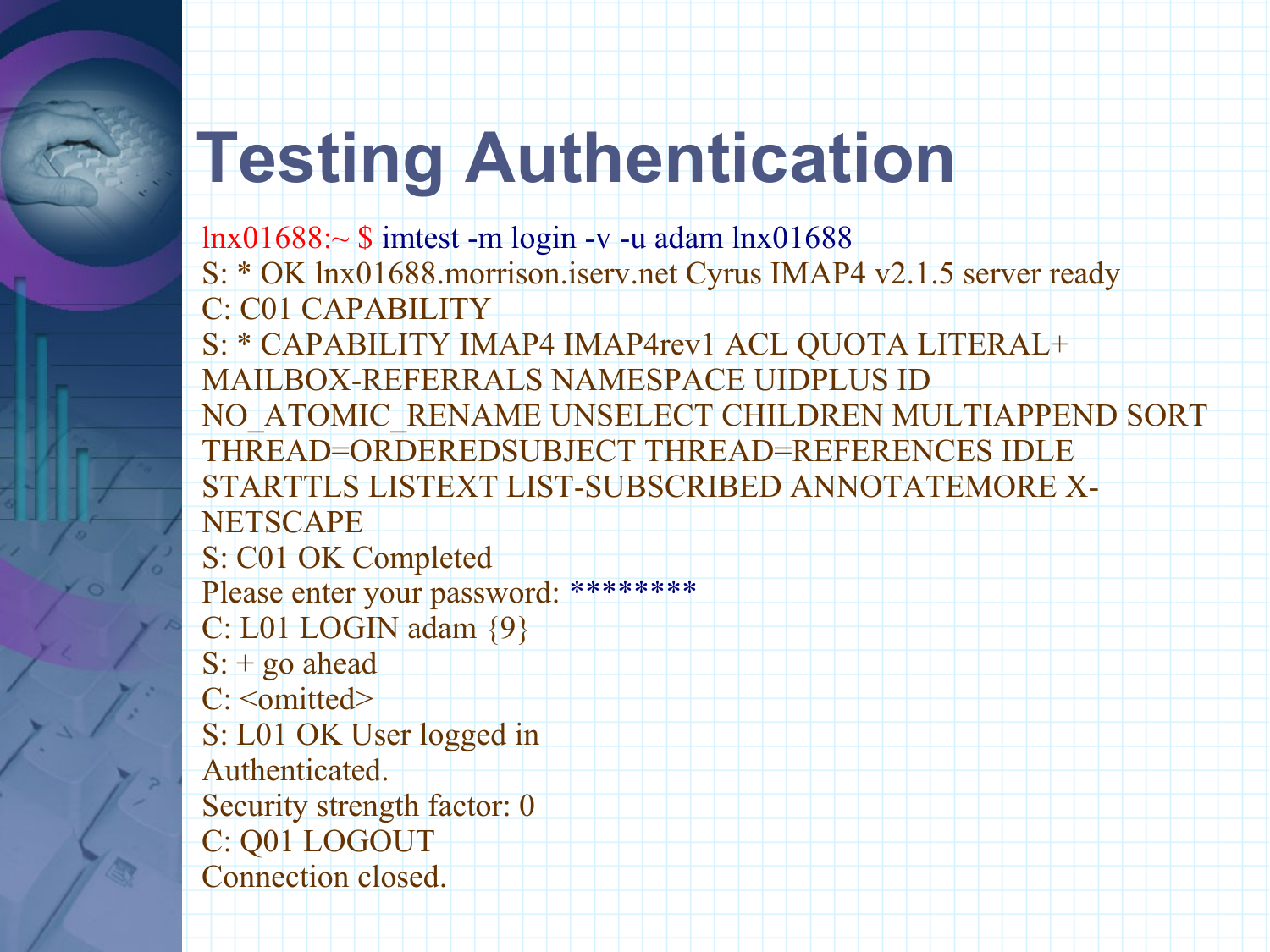#### **LMTP (Local Mail Transfer Protocol)**

●LMTP is a derivative protocol from SMTP and is used to transfer messages from the MDA and the mail store.

•The use of LMTP provides several advantages:

- If a message is sent to multiple users, only a single copy of the message is stored per mail partition. This is transparent to end users.
	- This functionality is controlled by the singleinstancestore directive in imapd.conf, valid values are yes or no.
- Supression of duplicate messages
	- If a message with the same message-id and envelope receipient has been recieved within the last three days, the message will be silently discarded.
		- This functionality is controlled via the duplicate suppression directive in imapd.conf, valid values are yes or no.
- LMTP supports authenticated final delivery.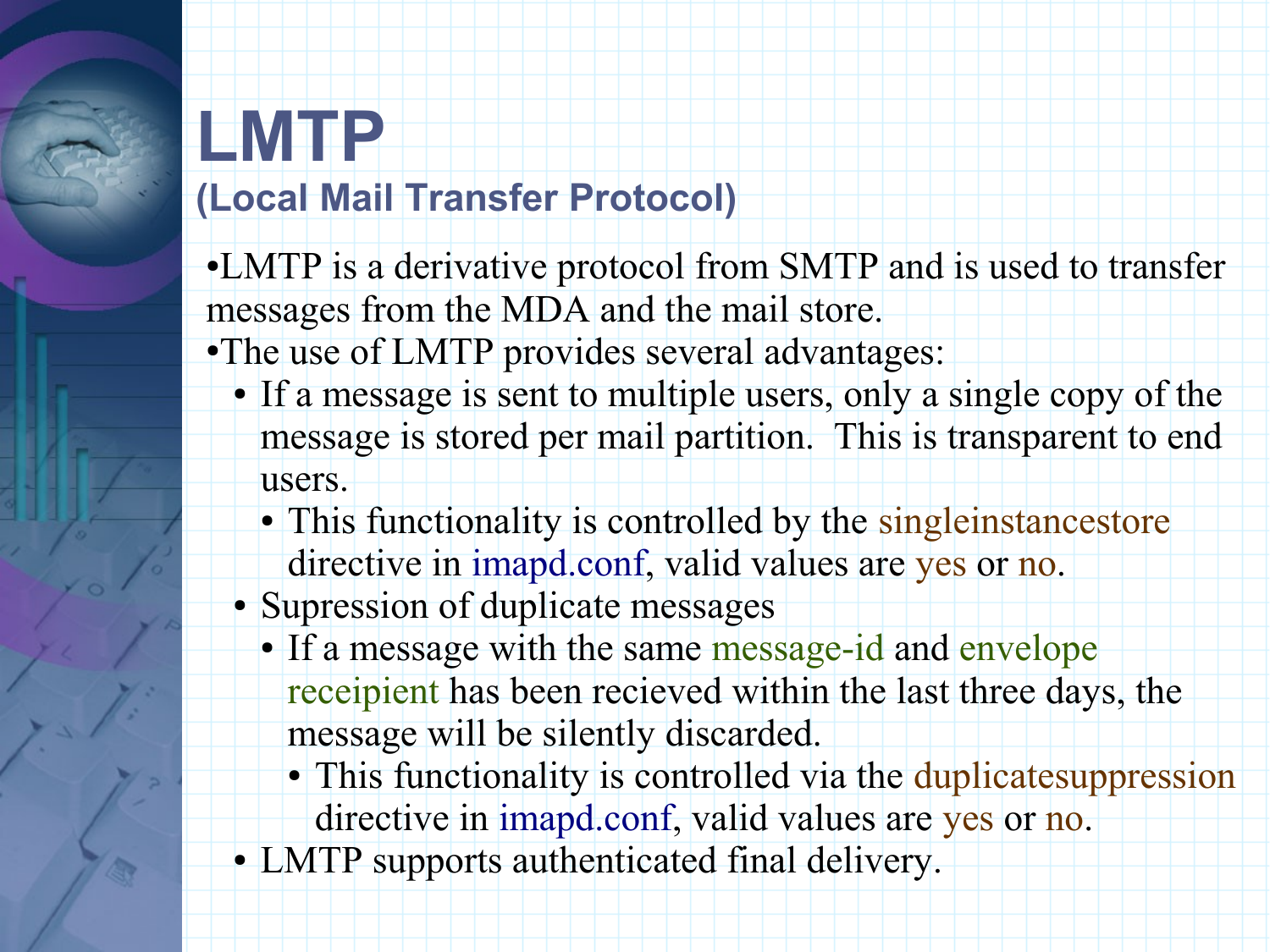## **sendmail using deliver**

Older versions of the sendmail-cf package (Sendmail M4 Configuration) are only able to generate a configuration file that uses the Cyrus deliver program via the cyrus mailer. If your sendmail packages support the cyrusv2 mailer (which uses LMTP), use that method as described on the next slide. If the file /usr/share/sendmail-cf/mailer/cyrusv2.m4 exists then your packages support delivery via LMTP.

define(`confBIND\_OPTS',`-DNSRCH -DEFNAMES')dnl define(`confLOCAL\_MAILER', `cyrus')dnl MAILER(`local')dnl MAILER(`smtp')dnl MAILER(`cyrus')dnl Tab

LOCAL\_RULE\_0  $Rbb + $+ < \omega $$  \$=w . > \$#cyrusbb \$: \$1

You must define a LOCAL RULE 0 if you wish to use the bulletin board support.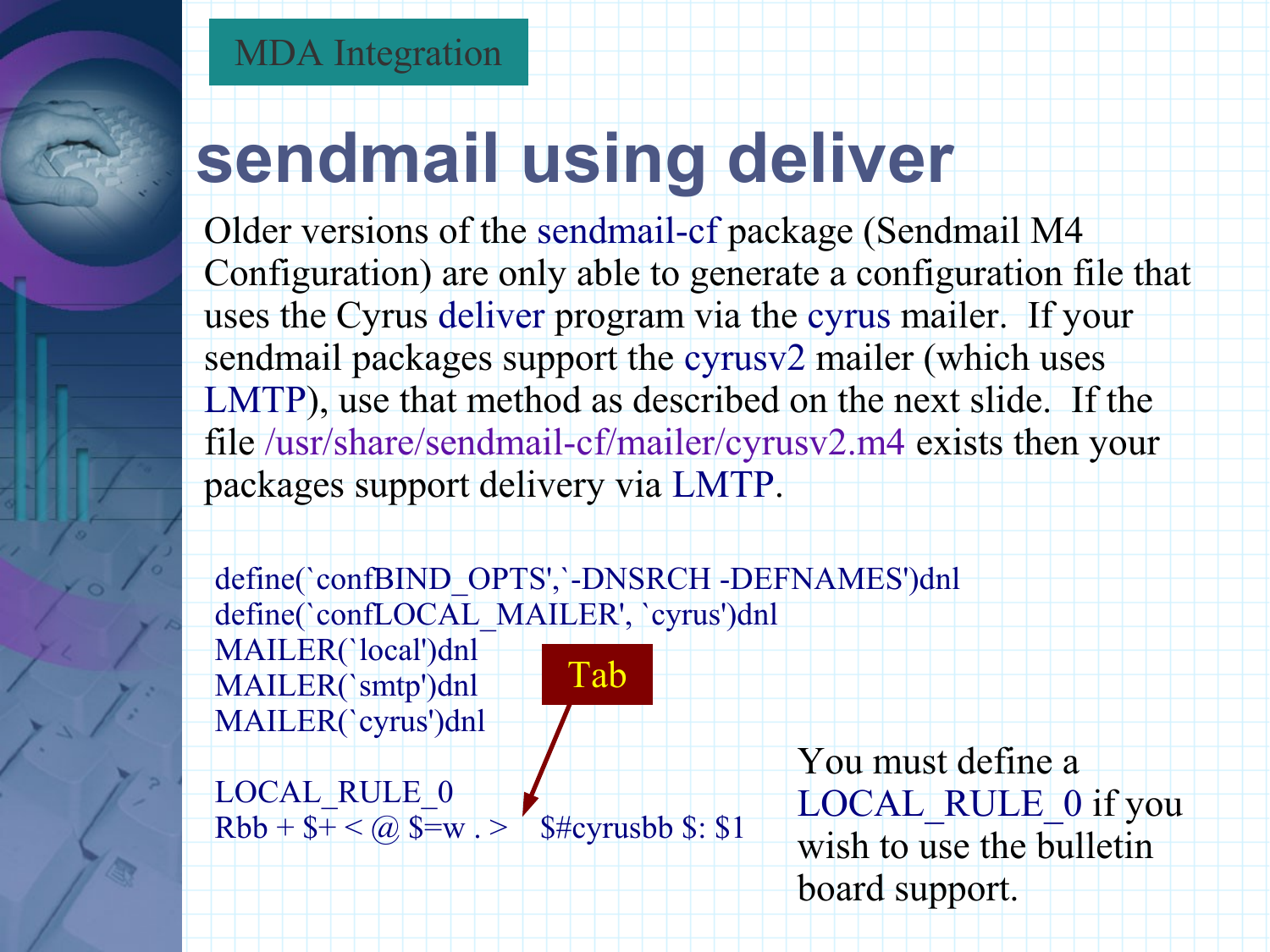## **sendmail using LMTP**

Due to the fact that the RPM packages are FHS compliant and do not use the standard paths, you must edit /usr/share/sendmailcf/mailer/cyrusv2.m4 changing the line ifdef(`CYRUSV2\_MAILER\_ARGS',, `define(`CYRUSV2\_MAILER\_ARGS', `FILE /var/imap/socket/lmtp')') to read

ifdef(`CYRUSV2\_MAILER\_ARGS',, `define(`CYRUSV2\_MAILER\_ARGS', `FILE /var/lib/imap/socket/lmtp ')')

Then include MAILER(cyrusv2)dnl define(`confLOCAL\_MAILER', `cyrusv2')dnl in your m4 file. These lines must occur **after** the MAILER statements for local and procmail.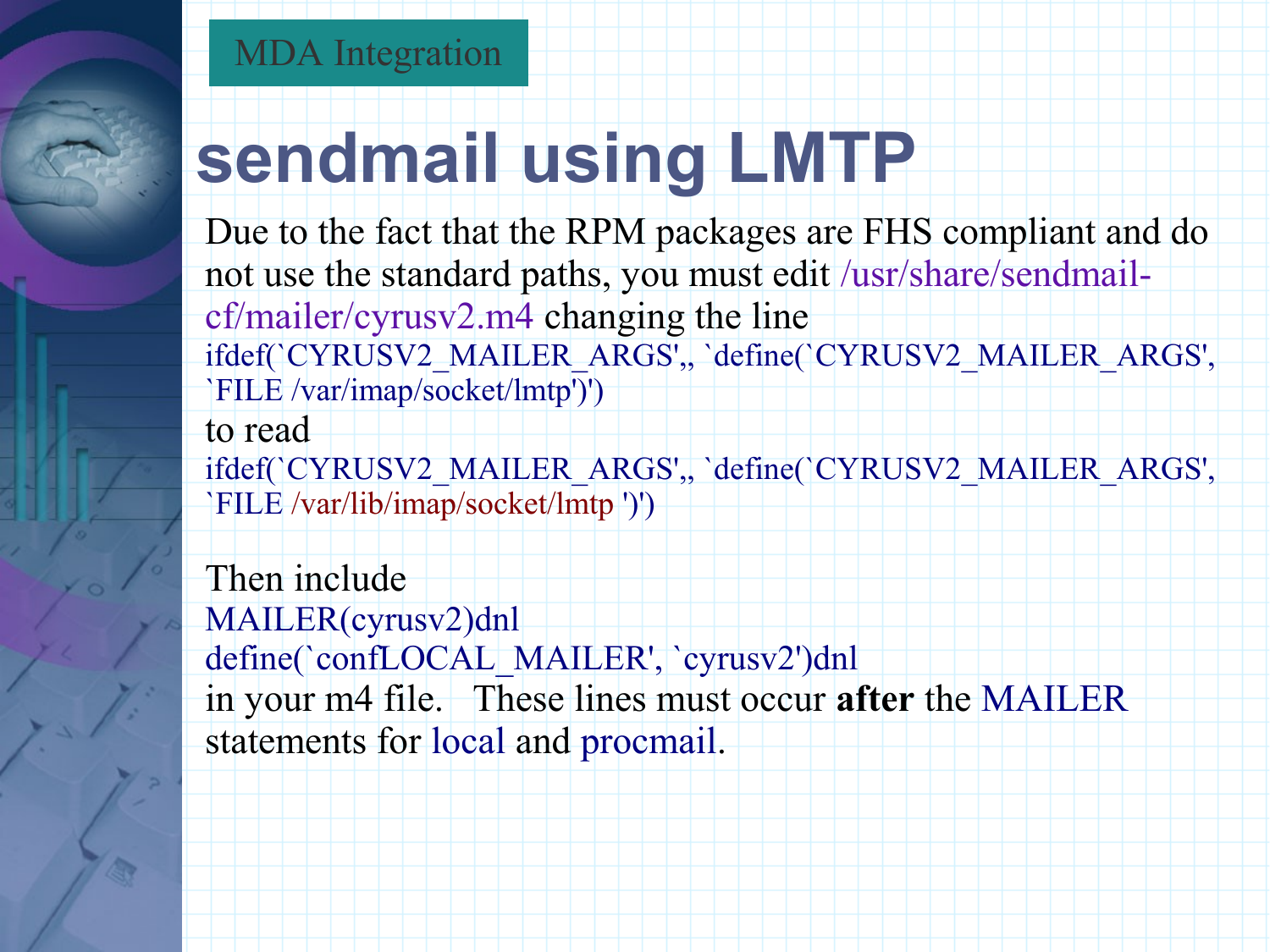### **Preserve local plus detail**

If you include FEATURE(`preserve\_local\_plus\_detail')dnl in your sendmail m4 file, the generated configuration will pass e-mail addresses containing the "+" symbol to the LMTP socket without alteration. This permits *subordinate posting*.

#### Example:

awilliam@whitemice.org is delivered to user.awilliam awilliam+presentations@whitemice.org is delvered to user.awilliam.presentations awilliam+presentations.cyrus@whitemice.org is delivered to user.awilliam.presentations.cyrus

In order to recieve a message via this operation the submitter ("anonymous" if via unathenticated SMTP) must have post ("p") privilages to the mailbox.

If the sender does not have post privilages or the mail box does not exist the message is delivered to the INBOX as normal.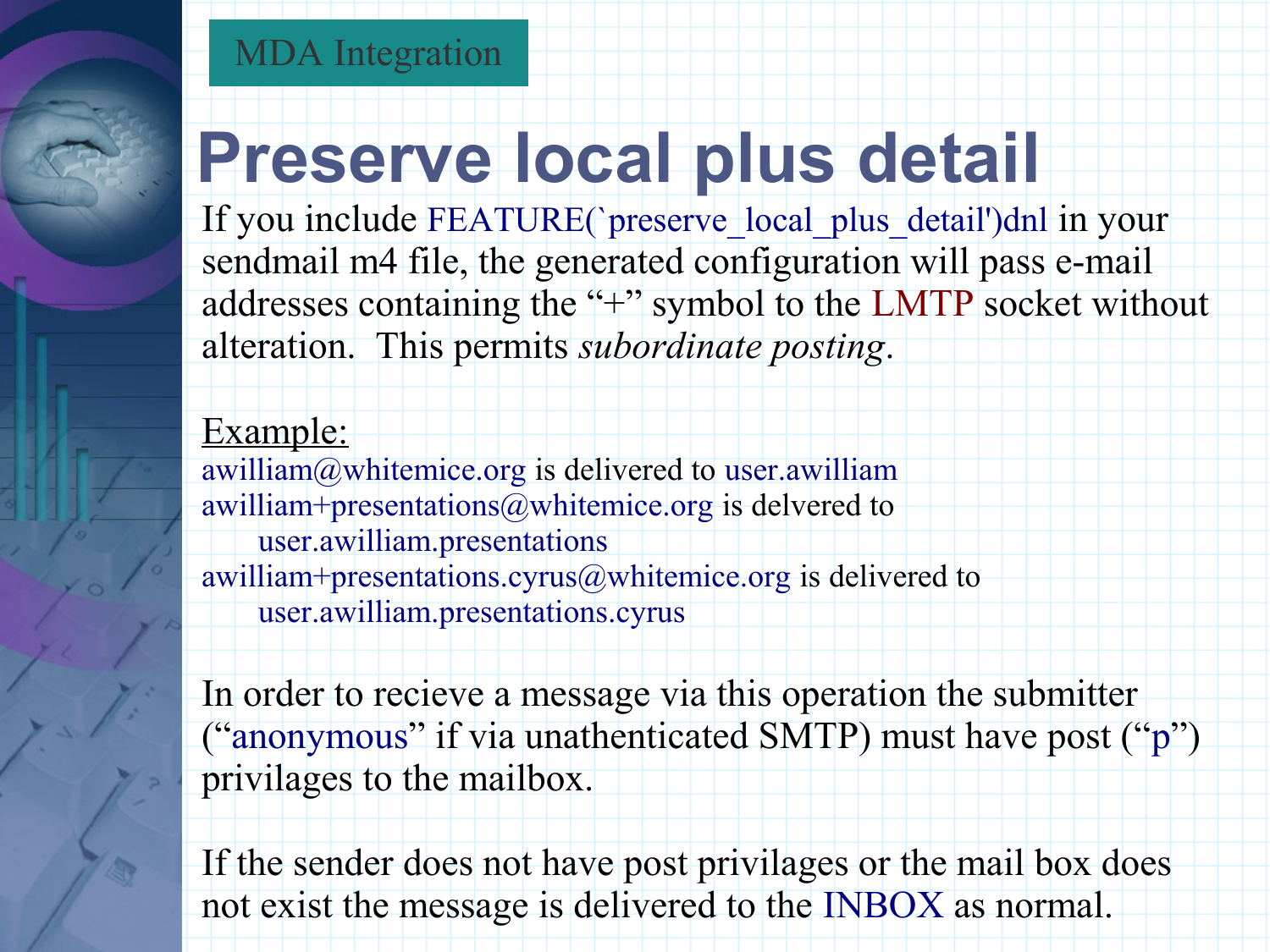## **LUSER\_RELAY**

In sendmail parlance a luser is an address that appears to be local, but for which no account exists. lusers are typically users that have only e-mail access to a system, with no corresponding system privilages.

By default sendmail will bounce messages as "User Unknown" if a system account does not exists for a user. The m4 LUSER\_RELAY directive permits this behaviour to be modified.

#### Example:

define(`LUSER\_RELAY',`cyrusv2:localhost')dnl The above will relay all luser messages to the cyrusv2 mailer, where they will either be delivered or generate and error.

define(`LUSER\_RELAY',`cyrus-1.morrison-ind.com')dnl The above will relay the message to the host cyrus-1.morrison-ind.com, where delivery will be attempted based upon the rules at that server.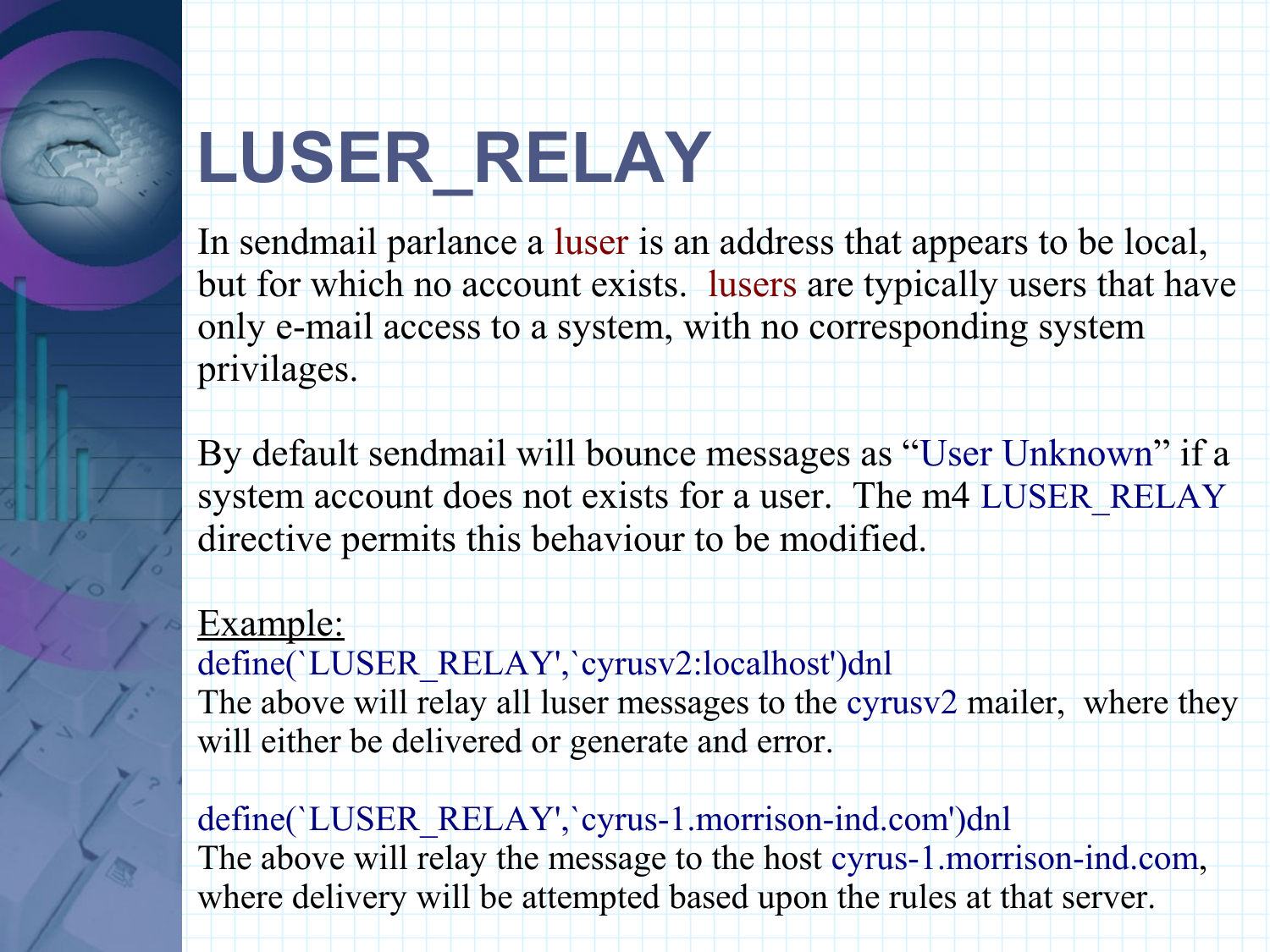

#### MDA Integration

## **postfix**

To configure the postfix MTA to use LMTP add the following to /etc/postfix/main.cf mailbox  $transport = lmtp:unix:/var/lib/imap/socket/lmtp)$ 

And ensure the following line exists in /etc/postfix/master.cf  $lmtp$  unix - - n n - - 1 mtp

This assumes you are not running services in a change-root configuration.

The contents of this slide provided by Simon Matter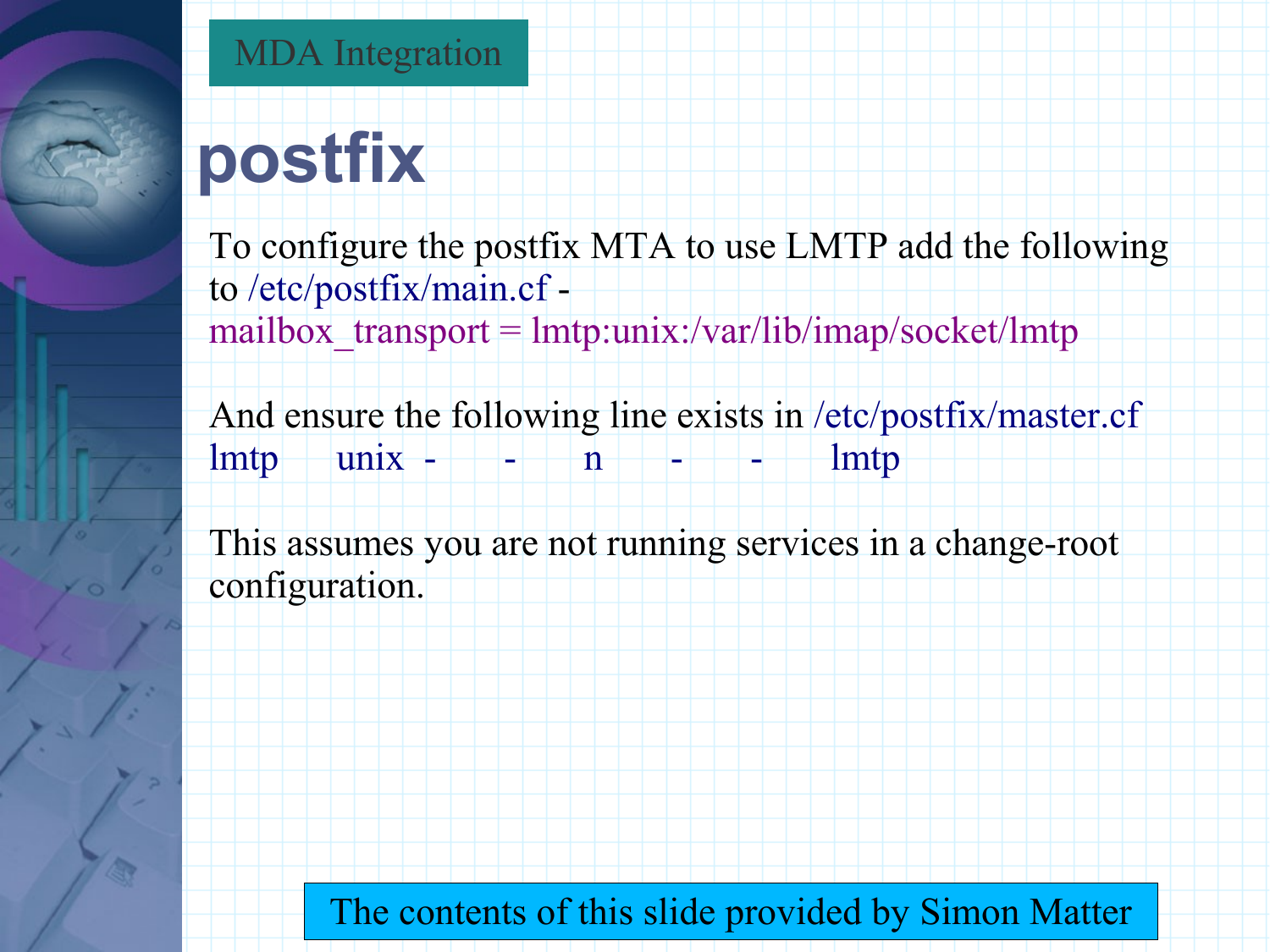## **/etc/cyrus.conf: START**

The START stanza of /etc/cyrus.conf is processed when the Cyrus IMAP service is first started.

START { # do not delete this entry! recover cmd="ctl cyrusdb -r" ctl\_cyrusdb is the Cyrus utility for validating and checkpoint the database. -r = DatabaseRrecovery.

# this is only necessary if using idled for IMAP IDLE # idled cmd="idled" }

"Database Recovery" checks that the contents of the databse is valid, in case the last service stoppage was abnormal.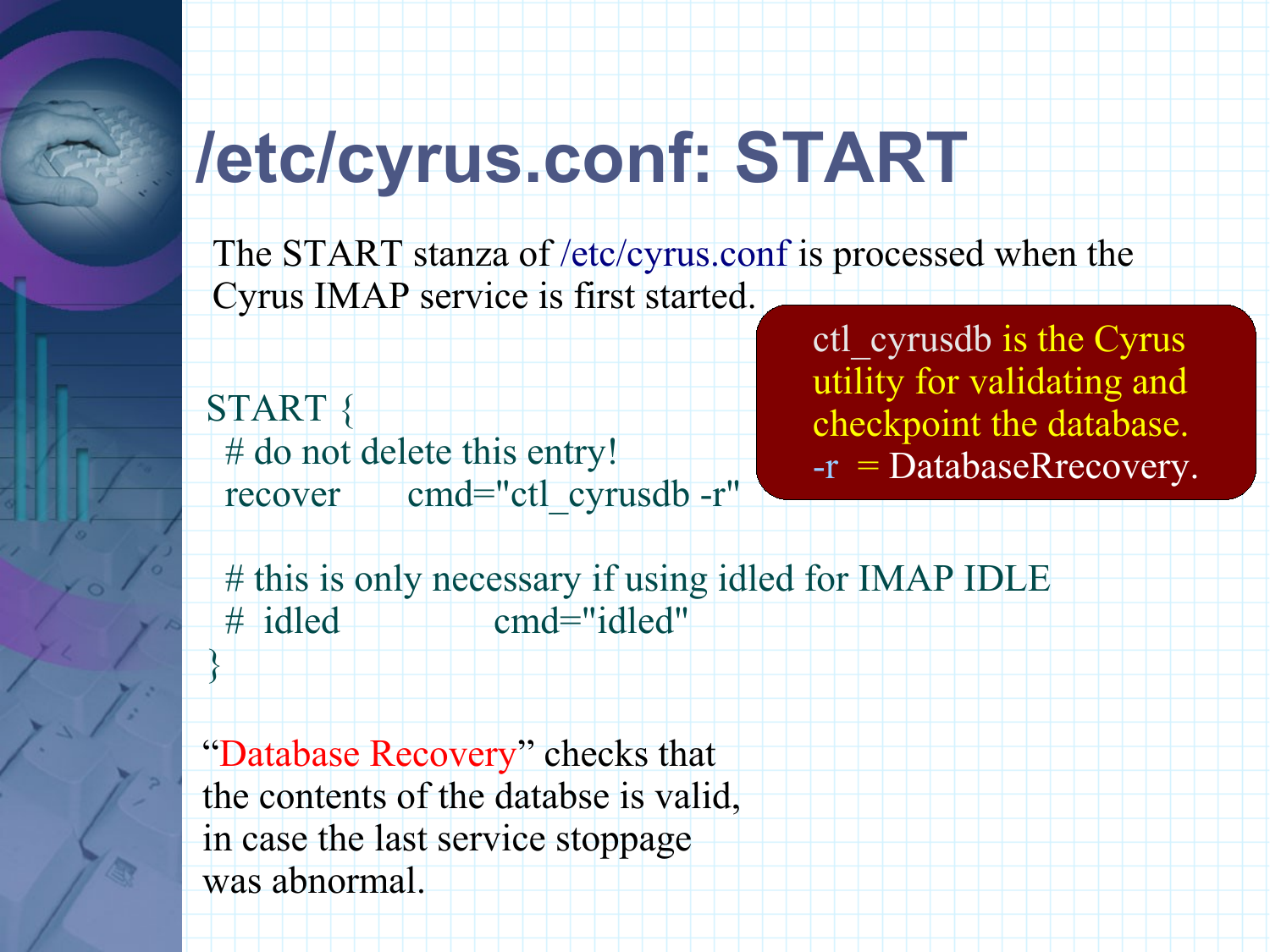## **/etc/cyrus.conf: SERVICES**

SERVICES { # add or remove based on preferences imap cmd="imapd" listen="imap" prefork=5 imaps cmd="imapd -s" listen="imaps" prefork=1 pop3 cmd="pop3d" listen="pop3" prefork=3 pop3s cmd="pop3d -s" listen="pop3s" prefork=1 sieve cmd="timsieved" listen="sieve" prefork=0

# at least one LMTP is required for delivery # lmtp cmd="lmtpd" listen="lmtp" prefork=0 lmtpunix cmd="lmtpd" listen="/var/lib/imap/socket/lmtp" prefork=1 }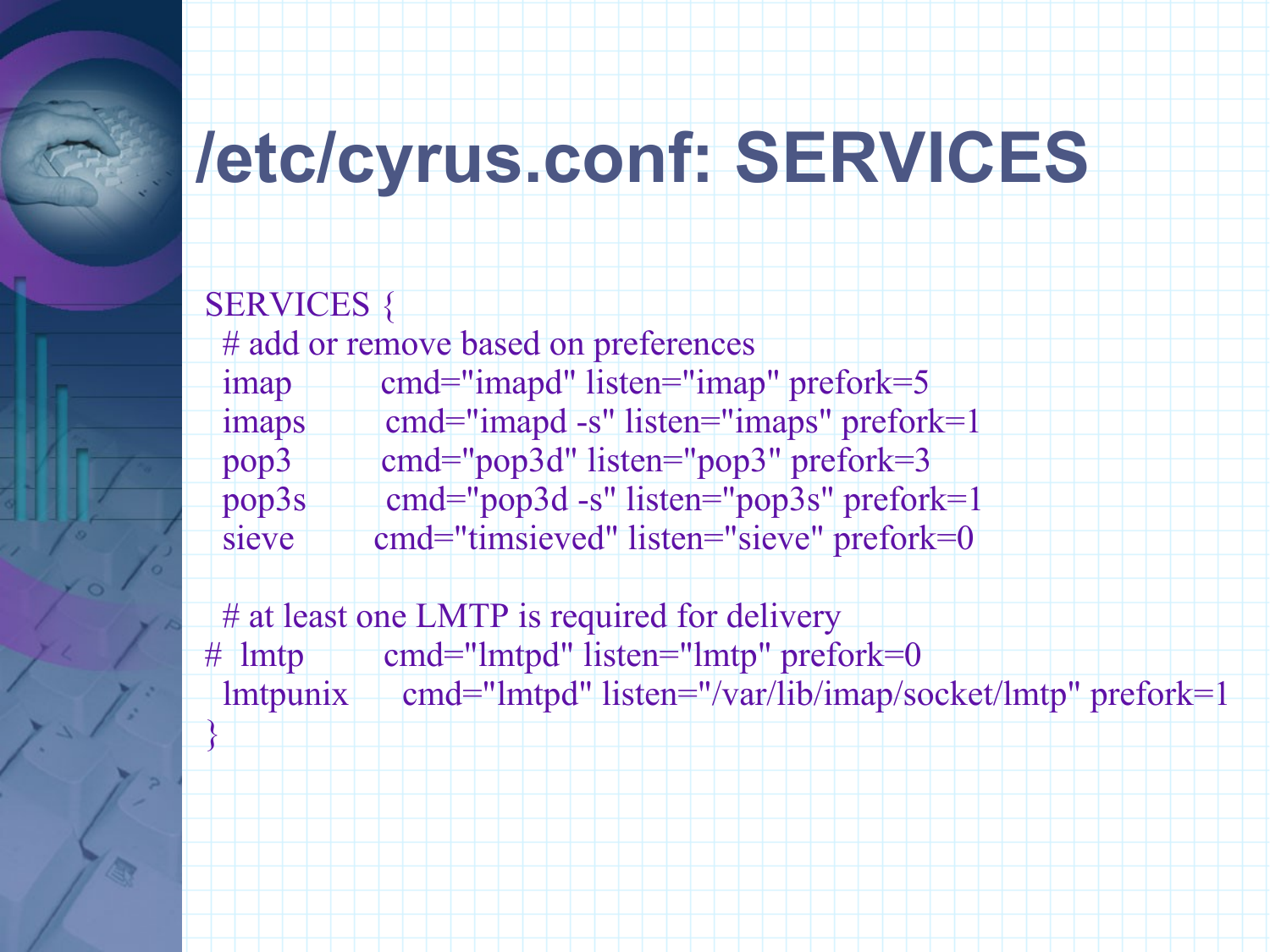## **/etc/cyrus.conf: EVENTS**

The EVENTS stanza schedules various maintenance events.

Check point the database: make sure temporary files and old log files are removed, update hot backup, etc...

Run every *n* minutes.

EVENTS { # this is required checkpoint cmd="ctl cyrusdb -c" period=30

# this is only necessary if using duplicate delivery suppression

delprune cmd="ctl deliver -E 3" period=1440

# this is only necessary if caching TLS sessions tlsprune cmd="tle prune

}<br>} Makes sure the list of TLS sessions is clean, purges expired entiries. Maintain the duplicate delivery database. -E *{days}* controls how far back in the delivery database to look for duplicates.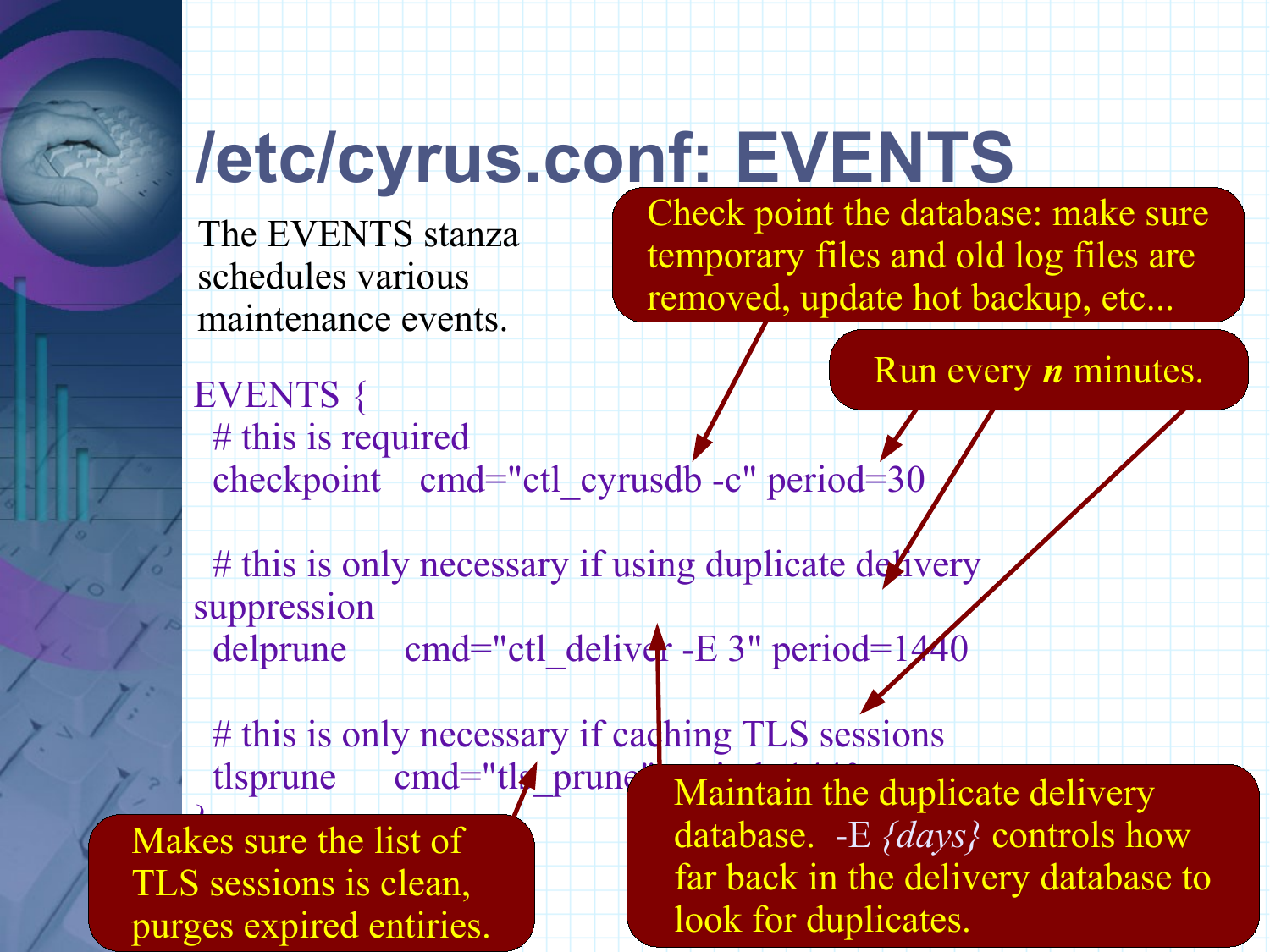### **ctl\_mboxlist**

The ctl mboxlist allows you to dump the list of all the system mailboxes, and associated access control lists, to standard output.

ctl\_mboxlist can also be used to restore the mail box list and access control rules.

\$ cd /usr/libexec/cyrus \$ ./ctl\_mboxlist -d user.awilliam default awilliam lrswipcda user.mwilliam default mwilliam lrswipcda

Only the user "cyrus" may use the ctl\_mboxlist utility.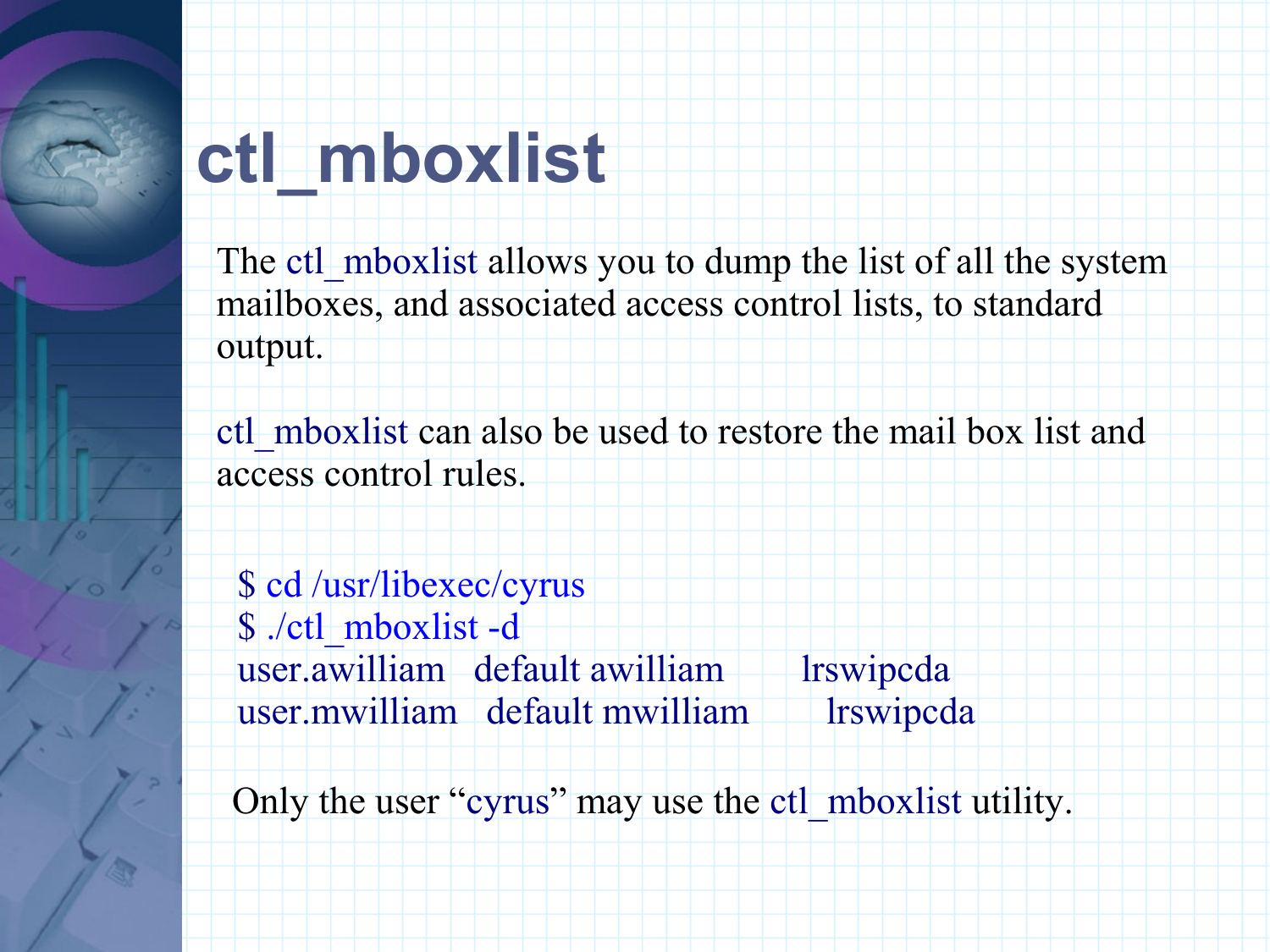### **Performance**

Cyrus IMAPd is a very I/O intensive application, beyond ensuring ample network bandwidth, etc... the following optimizations should be applied.

1. Place /var/spool/imap and /var/lib/imap on seperate physical volumes, each in its own filesystem.

2. Set "noatime" on both /var/spool/imap and /var/lib/imap,

Cyrus does not utilize the last accessed meta-data.

3. Set the number of saslauthd threads to 1.5 times the number

of connections received per second during a busy period.

4. Make sure sufficient file descriptors are available by

adjusting fs.file-max via sysctl.

Any fairly recent CPU should have sufficient capacity to support a minimum of  $\sim$ 200 users. But if SSL/TLS is used extensively this will significantly effect CPU utilization and require additional resources.

| $\mathbf t$               | <b>Emory Consumption</b> |                |  |  |
|---------------------------|--------------------------|----------------|--|--|
| $\overline{\mathbf{S}}$ . | saslauthd                | 8Mb @ 10thrds. |  |  |
|                           | imapd                    | $2.2Mb+5Mb/ea$ |  |  |
| ire                       | cyrus-master             | 5Mb            |  |  |
|                           | sendmail                 | 3Mb+2.5Mb/ea   |  |  |
|                           |                          |                |  |  |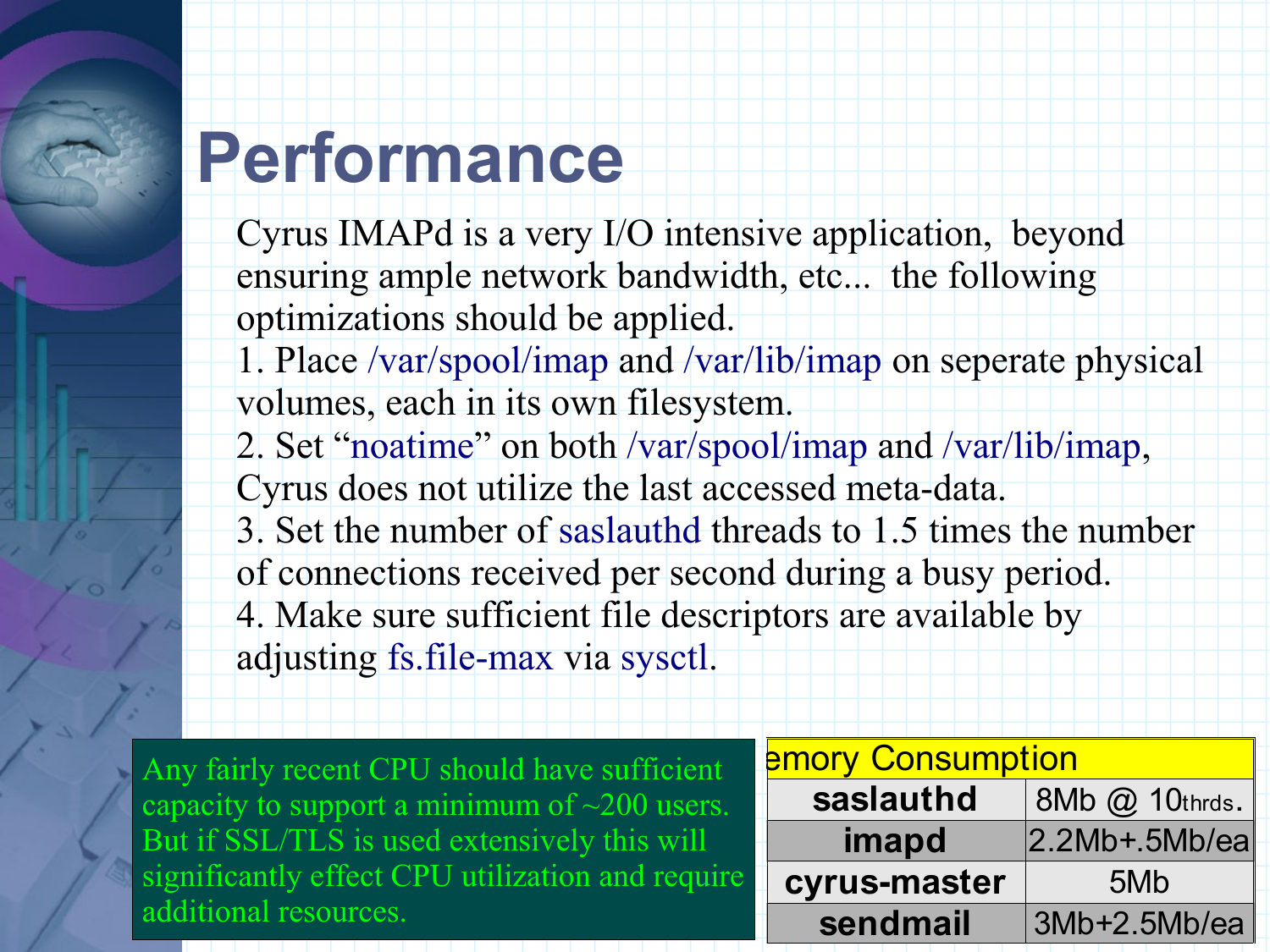#### **Corruption**

On rare occasion a user's mailbox may become corrupted, causing any of a variety of errors or problems when they attempt to read their mail. Often they will be able to open their mailbox but not see any messages.

A good indication that a mailbox is corrupt is the presence of a core file in the mailbox directory. [root@sardine /root]# ls -l /var/spool/imap/m/user/mdoozan/core -rw------- ... 12873728 Aug 13 09:25 /var/spool/imap/m/user/mdoozan/core

You may also see messages such as master[910]: process 31003 exited, signaled to death by 11 in the system logs.

Chronic corruption most likely indicates a hardware or Operating System problem.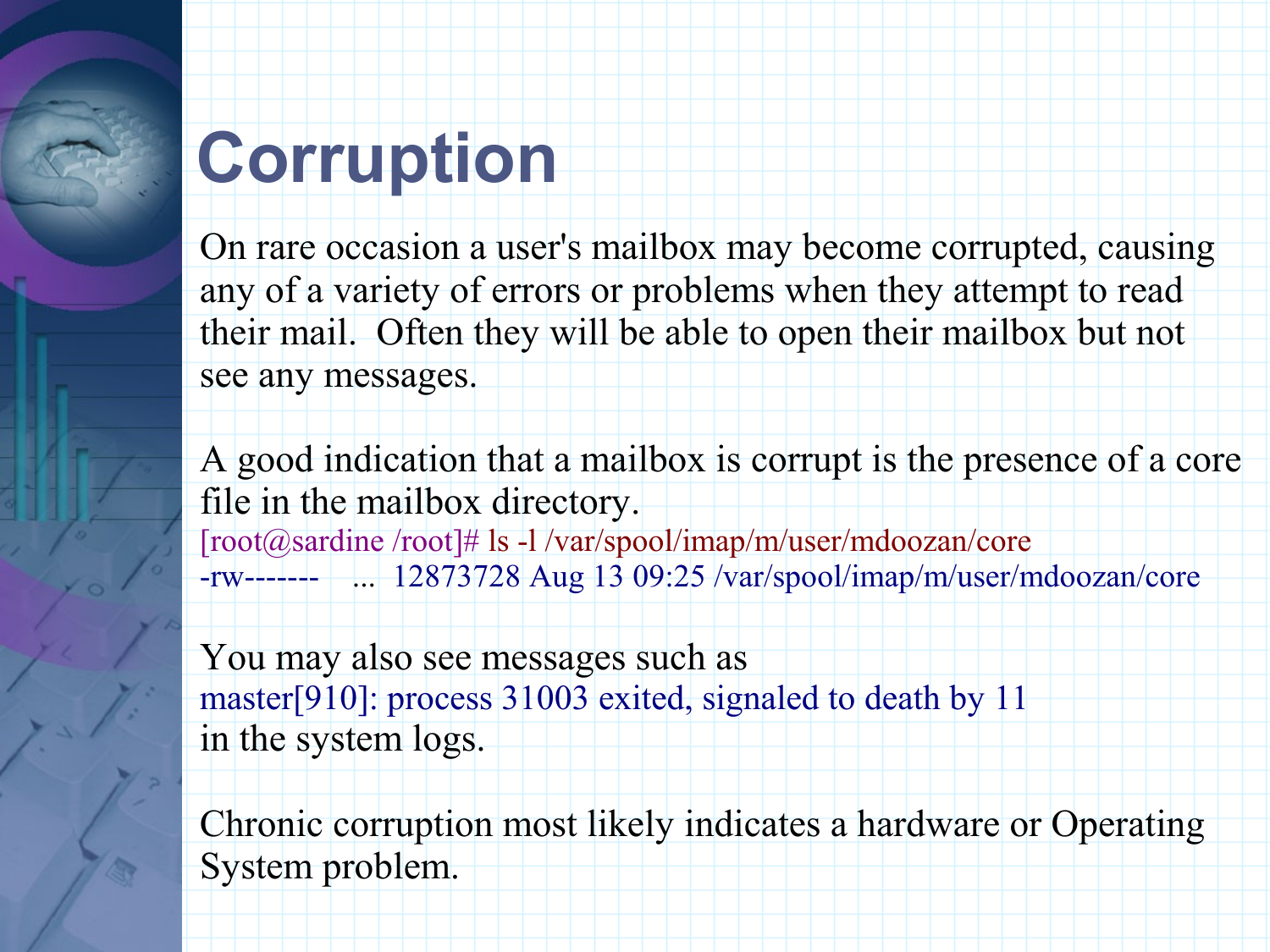### **Reconstruct**

[root@sardine /root]# ls -l /var/spool/imap/m/user/mdoozan/core -rw------- 12873728 Aug 13 09:25 /var/spool/imap/m/user/mdoozan/core  $[root@sardinemdoozan]$ # su - cyrus bash-2.04\$ /usr/libexec/cyrus/reconstruct -r -f user.mdoozan user.mdoozan user.mdoozan.A. J. MORRISON user.mdoozan.BOHINSKI user.mdoozan.BRIGHTON\_040TIRES user.mdoozan.CARL\_040BARNOSKY user.mdoozan.CRUZ ... The reconstruct command can be used to repair almost any kind of mailbox corruption. reconstruct *{options} {mailbox}*

user.mdoozan.mail user.mdoozan.sent-mail user.mdoozan.tmp user.mdoozan.trash bash-2.04\$ ^D

#### reconstruct options

 $\bullet$   $-r$ 

 $-$ f

- ●-C *{configuration file}* 
	- Use alternate configuration file.
	- Reconstruct all subordinate mailboxes as well.
	- Examine filesystem to add any subordinate folders that are not listed in the mailbox index.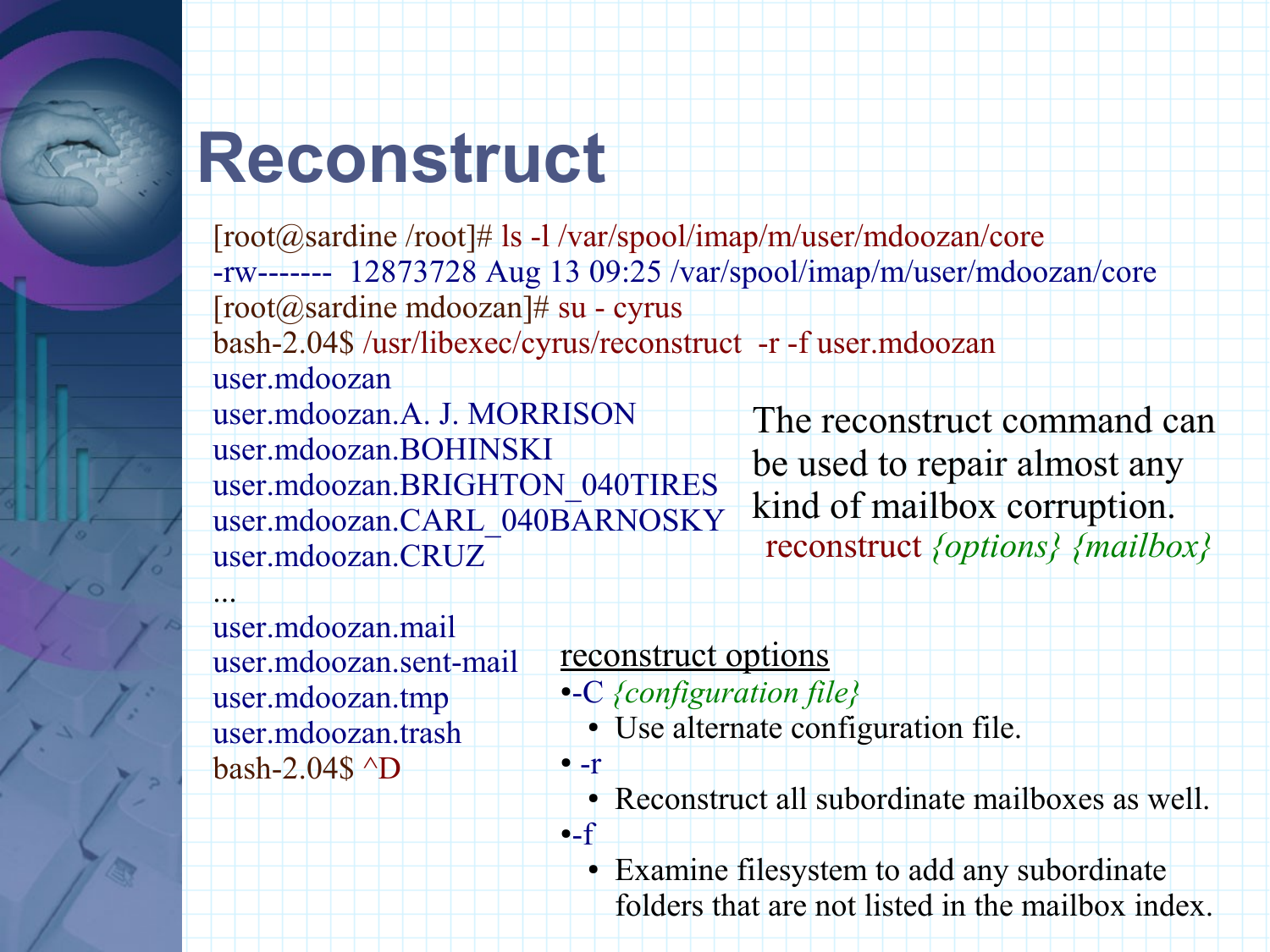#### **ACAP**

ACAP is the Application Configuration Access Protocol, defined in RFC2244. The purpose of ACAP is to provide a remote store of application configuration information, preferences, address books, and other information useful to mobile users.

An ACAP daemin is available from the Cyrus software download page: http://asg.web.cmu.edu/cyrus/download/

ACAP is supported by: Simeon 3.0.2 UW Pine Mulberry Eudora

Ximian intends to integrate ACAP into gconfd, making it available to all applications (no time line however).

> Whether ACAP will become a widely supported protocol remains to be seen.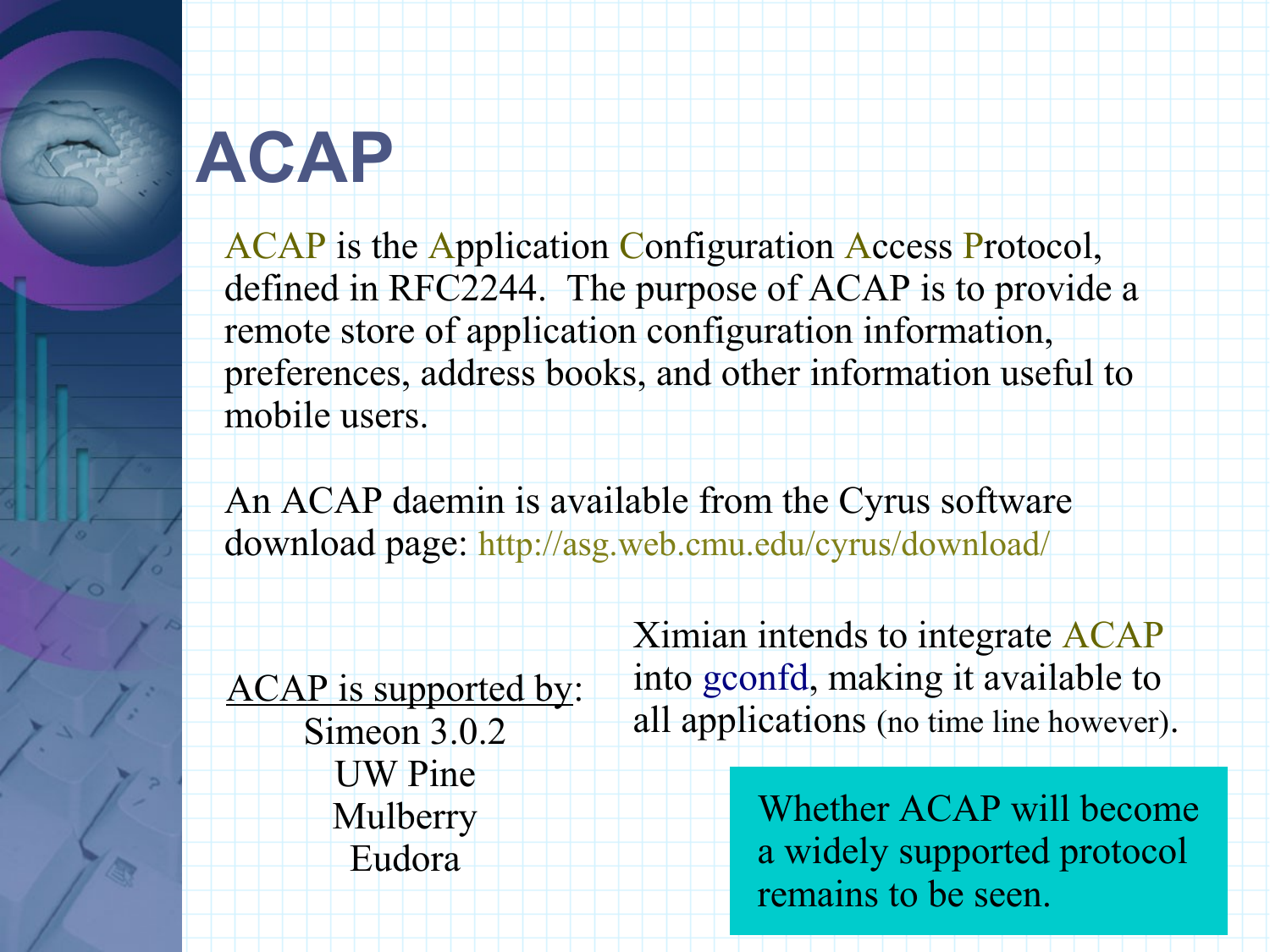## **Migrating From UW**

Probably the most formidable step of installing Cyrus IMAP is migration from your previous IMAP package. On Linux, this is typically the University of Washington IMAP server, or UW-IMAP.

This process is well documented and utilities exsist to make it fairly painless.

The Cyrus IMAP RPMs provide the following tools: imapcreate - A bulk folder creation utility. reconstruct - A folder re-indexing utility (required by batchreconstruct). You must acquire the following migration scripts: inboxfer (and cpmsg required by inboxfer and folderxfer) bsd2cyrus folderxfer batchreconstruct You will also need /usr/bin/formail provided by the procmail package. Available at http://www.kalamazoolinux.org/projects/awilliam/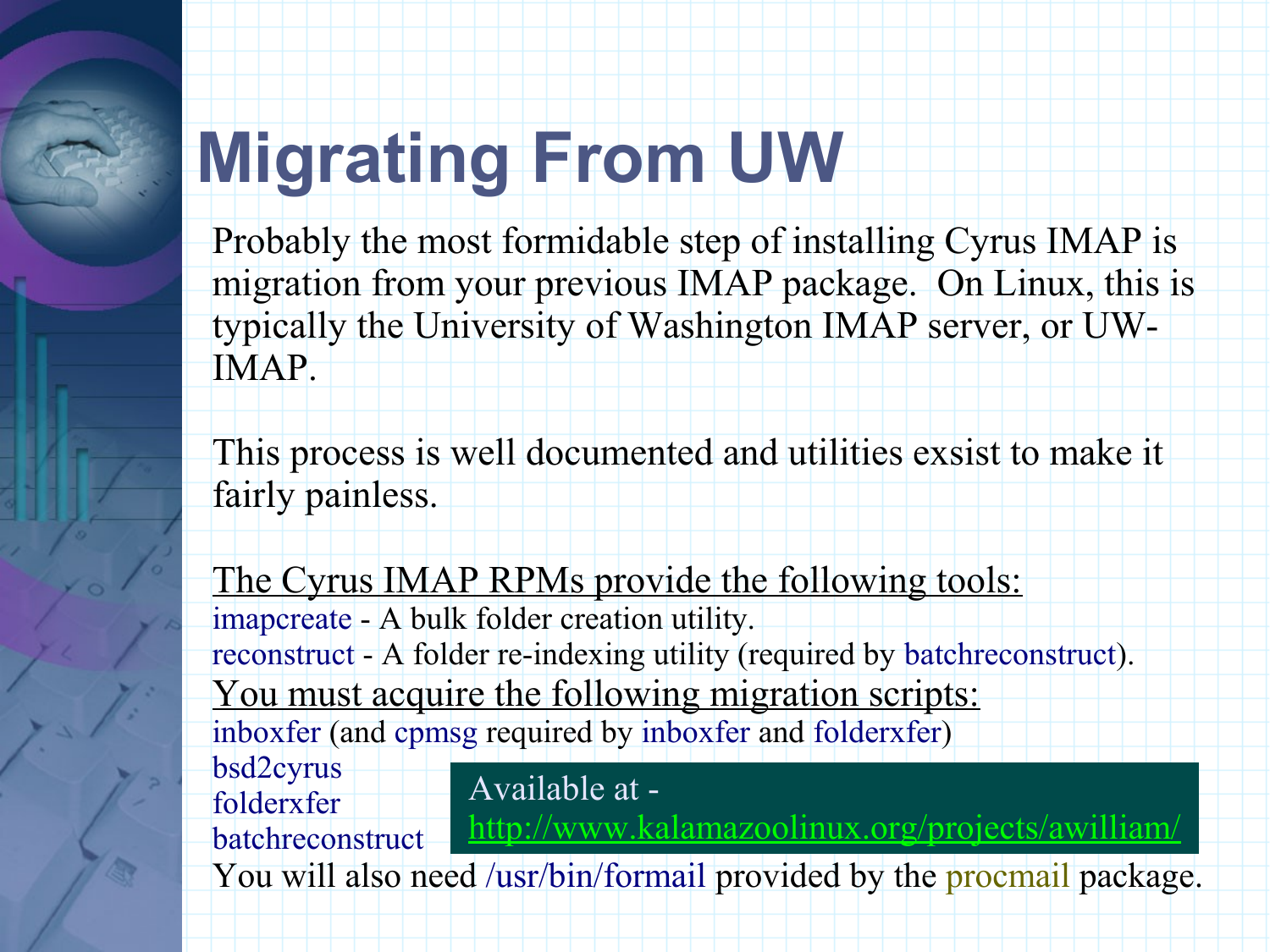#### **Migrating From UW**

- 1. Create a text file containing the list of users to be migrated one per line.
- 2. Create an inbox for each user using the imapcreate utility. # cat users.text | /usr/libexec/cyrus/imapcreate -u cyrus -p cyc8ys sardine Creating user.ksikkema on default
- 3. Transfer contents of existing UW inbox (/var/spool/mail) into the Cyrus inbox using the inboxfer utility.
- # /usr/libexec/cyrus/inboxfer users.text
- 4. Generate a list of mail folders that need to be created and migrated for each user (using the bsd2cyrus utility) # /usr/libexec/cyrus/bsd2cyrus users.text > mailboxes.txt The contents of this file looks like -

 $\left| \rule{0pt}{10pt} \right|$  . ksikkema:user.ksikkema.sent-mail:/home/ksikkema/mail/sent-mail ksikkema:user.ksikkema.friends:/home/ksikkema/mail/friends ksikkema:user.ksikkema.internal:/home/ksikkema/mail/internal ksikkema:user.ksikkema.steelcase:/home/ksikkema/mail/steelcase ksikkema:user.ksikkema.drafts:/home/ksikkema/mail/drafts  $\left| \rule{0.2cm}{0.4cm}\right|$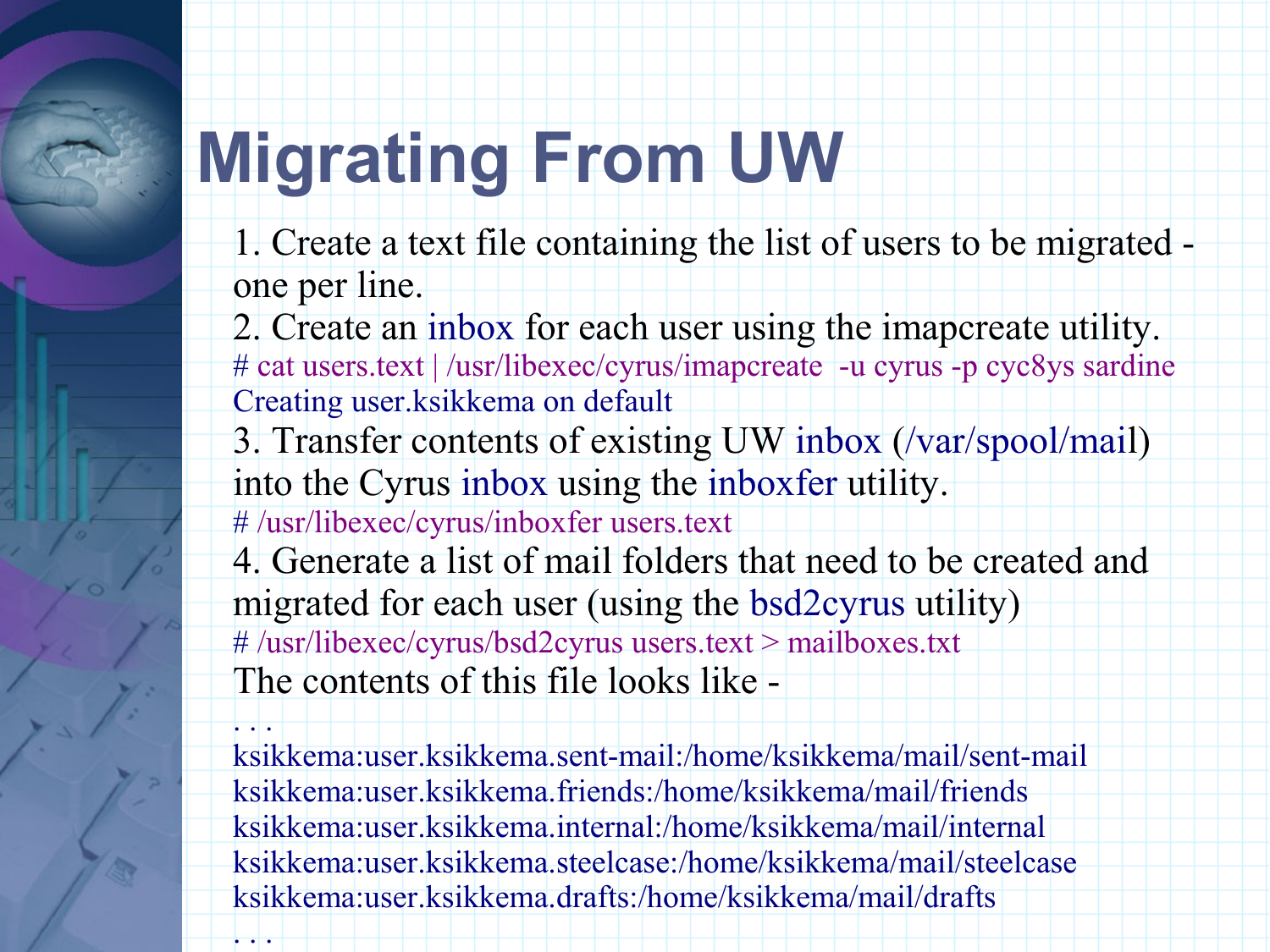### **Migrating From UW**

- 5. Create Cyrus folders to receive e-mail from each migrated folder, again using the imapcreate utility. # cat mailboxes.txt | cut -d":" -f2 | sed "s/^user\.//g" | /usr/libexec/cyrus/imapcreate -u cyrus -p cyc8ys sardine Creating user.ksikkema.sent-mail on default Creating user.ksikkema.Hanson\_040Cold\_040Storage on default Creating user.ksikkema.Total\_040Logistic\_040Control on default Creating user.ksikkema.friends on default Creating user.ksikkema.internal on default . . . .
- 6. Migrate mailfrom user UW folders into Cyrus using the folderxfer utility.
- # /usr/libexec/cyrus/folderxfer mailboxes.text /bin/cat "/home/ksikkema/mail/sent-mail"

This step may take some time.

7. Rebuild indexes, etc.., for each new Cyrus user using the batchreconstruct utility.

# su - cyrus -c "/usr/libexec/cyrus/batchreconstruct /tmp/users.text"

Your done, welcome to Cyrus IMAPd.